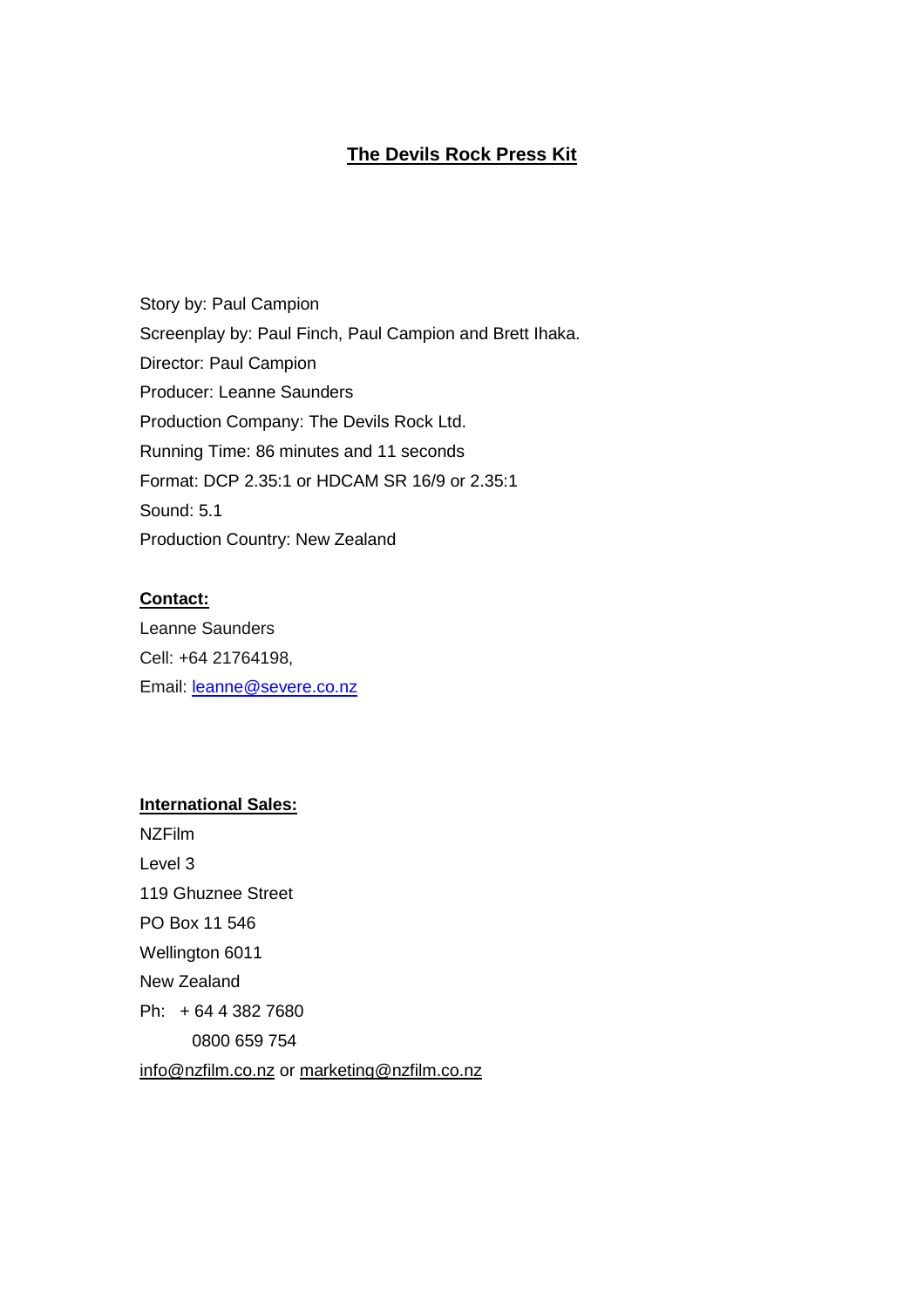# **Short Synopsis**

Two Kiwi commandos, sent to destroy German gun emplacements to distract Hitler"s forces away from Normandy on the eve of D-Day, discover a Nazi occult plot to unleash demonic forces to win the war.

# **Long Synopsis**

A kiwi commando team, Captain Ben Grogan and Sergeant Joseph Tane, are sent on a mission to destroy gun emplacements inside German occupied territory in the Channel Islands on the eve of D-Day.

They are diverted off their landing point by strong currents, but eventually find themselves near to the entrance of a bunker where they hear what sounds to be the screams of tortured prisoners inside.

After placing the explosives on the gun directly outside the bunker entrance, they surprise and kill a German soldier who comes out pleading for help. On hearing the screams of a woman inside, Grogan makes the decision to go on an unauthorised rescue mission despite Tane's protests.

Tane waiting at the entrance fears the worst but is compelled to go inside to look for Grogan after hearing a gunshot. Grogan has ventured deep within the labyrinth of tunnels and has found a German body who seems to have blown his own brains out, but then hears a shot and this leads in him into a room strewn with bodies, and on the floor Tane is lying dead in a pool of blood.

Grogan wakes from unconsciousness to find him-self bound and held prisoner by a German soldier. The German brutalises and tortures Grogan to get information about his mission, but the interrogation is abruptly disturbed by the screaming of a female prisoner. Grogan is left alone and manages to hide a can opener before the German returns to have a more "civil" interrogation. He reveals his name is Colonel Klaus Meyer, and denies that he has anything to do with the bodies strewn around the room. Grogan thinks Meyer is insane, and has killed his men after a fight over the woman who he assumes has been kidnapped and raped.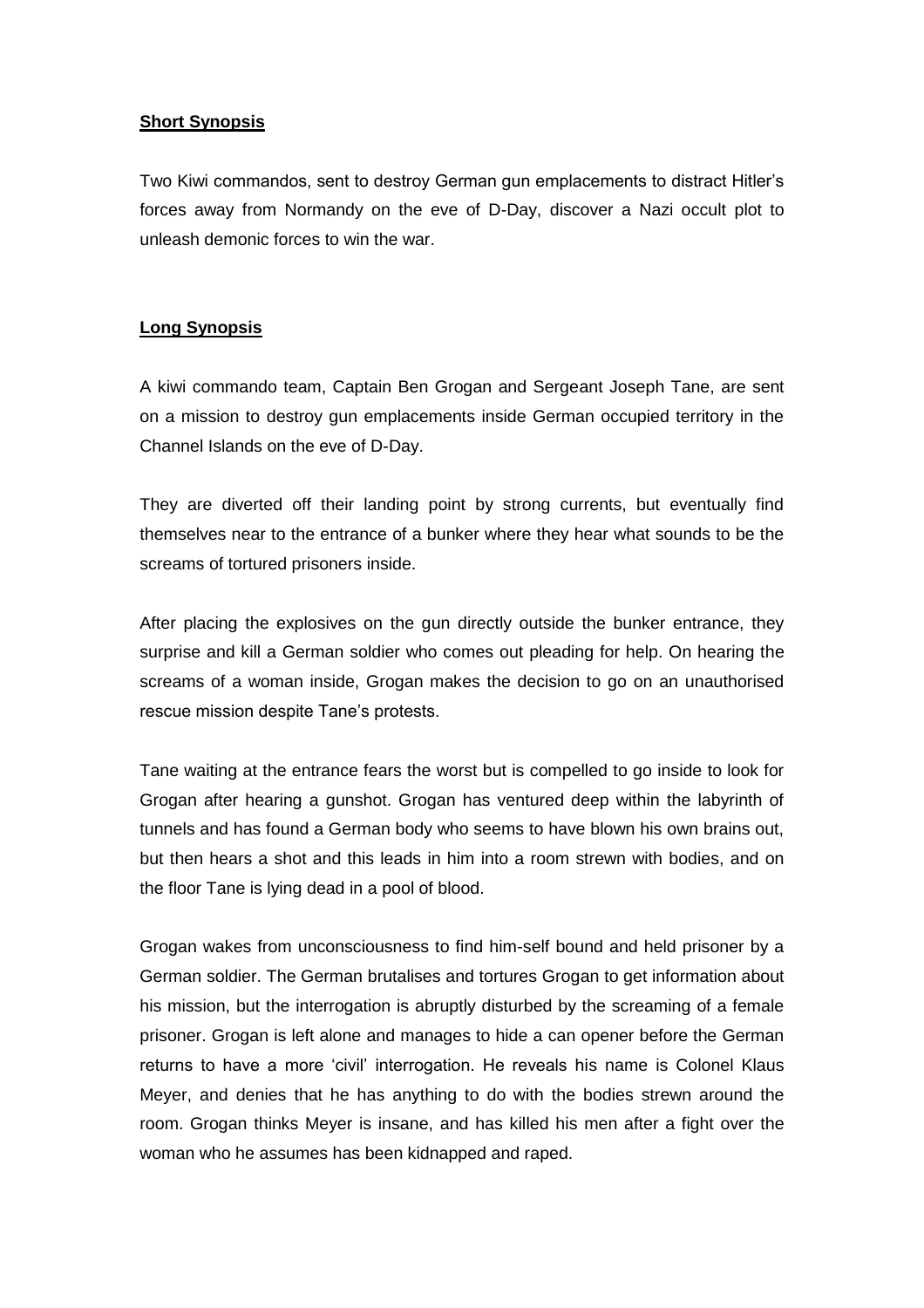But the truth that Meyer wants him to believe is strangely shocking – the Germans who were effectively cut off from the supplies during the war and were starving had raided local houses in search of food, and there found "Les Mauvais Livres" – The Bad Books, from the Channel Islands folklore which are said to contain spells for invoking demons. As a member of an elite branch of the SS, Meyer has been sent from Berlin by Hitler himself to test the validity of the book and has invoked a demon to be used as a weapon for them to destroy their enemies.

She is more powerful than Meyer has imagined, and has ripped apart his entire garrison of men, before he has managed to chain her up, but she is highly dangerous and can only be kept for so long before she will break the chain. He must send her back to hell, but the rite needs two people so he needs to convince Grogan to believe him.

The demon is a shape-shifter, and can take the form of a loved one to the person who is looking at her. To Grogan she takes on the form of Helena, his wife who was killed during a bombing raid earlier in the war and since then he has found little reason to carry on living and has become dead inside. The demon offers herself to Grogan as Helena, and she can be like that for him forever, but on the one condition that he free her and feed her the German alive….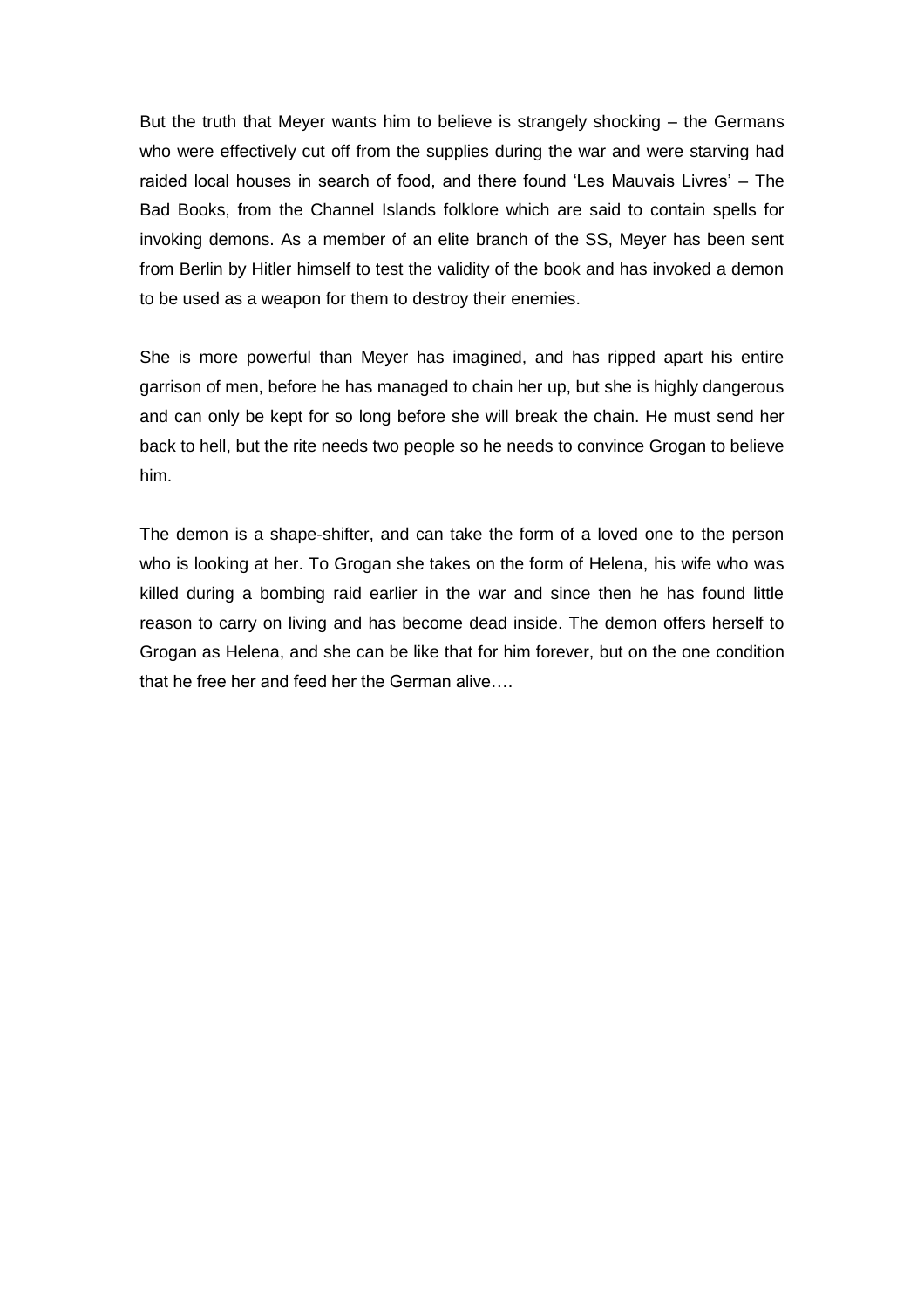# **Directors Notes**

Prior to The Devil's Rock, I'd been trying to come up with an idea for a feature film which could be shot on a micro budget, potentially using my own money and had been exploring ideas with just three characters in a single location.

British writer Paul Finch and I had been working on an idea based on one of his short stories, however it was proving difficult to find a suitable location that would fit our budget. I'd also been trying to develop a story that involved a man whose wife has died and had summoned up a demon, with which he planned to do a deal to bring his wife back to life.

From this initial idea The Devil's Rock came about extremely quickly through a series of events. Firstly, a screening of my short film Eel Girl in Guernsey in November 2009, which resulted in an interview with the local newspaper which peaked my interest in the Channel islands history of witchcraft. Then a delayed flight and a subsequent drive around Guernsey led to the discovery a WW2 German concrete observation tower near the airport, which in my mind looked the perfect setting for a horror film. This lead to taking my man/demon and dead wife story and combining it with elements of the German occupation of the Channel islands, witchcraft, and setting the whole thing in a couple of rooms in the German bunker.

Three months later on a trip to New Zealand to check on my house, I had lunch with a friend working at Weta who happened to mention that the local film industry was extremely quiet because of the delays in green-lighting The Hobbit, giving me the inspiration to attempt to make my low budget WW2 horror film in Wellington while all the crew and facilities were readily available. I didn't want to waste time waiting for funding applications, so the decision was made to try and make the film with just the money available from re-mortgaging my house.

Over the next few days I pitched the idea around to all the key collaborators from my previous short films – in Wellington, Richard Taylor at Weta Workshop, production designer Mary Pike and editor Jeff Hurrell, and in the UK writer Paul Finch, sound designers James West and Lloyd Young, and composer Andrea Possee. It was important for me to try and build on the relationships I'd already established on my previous films.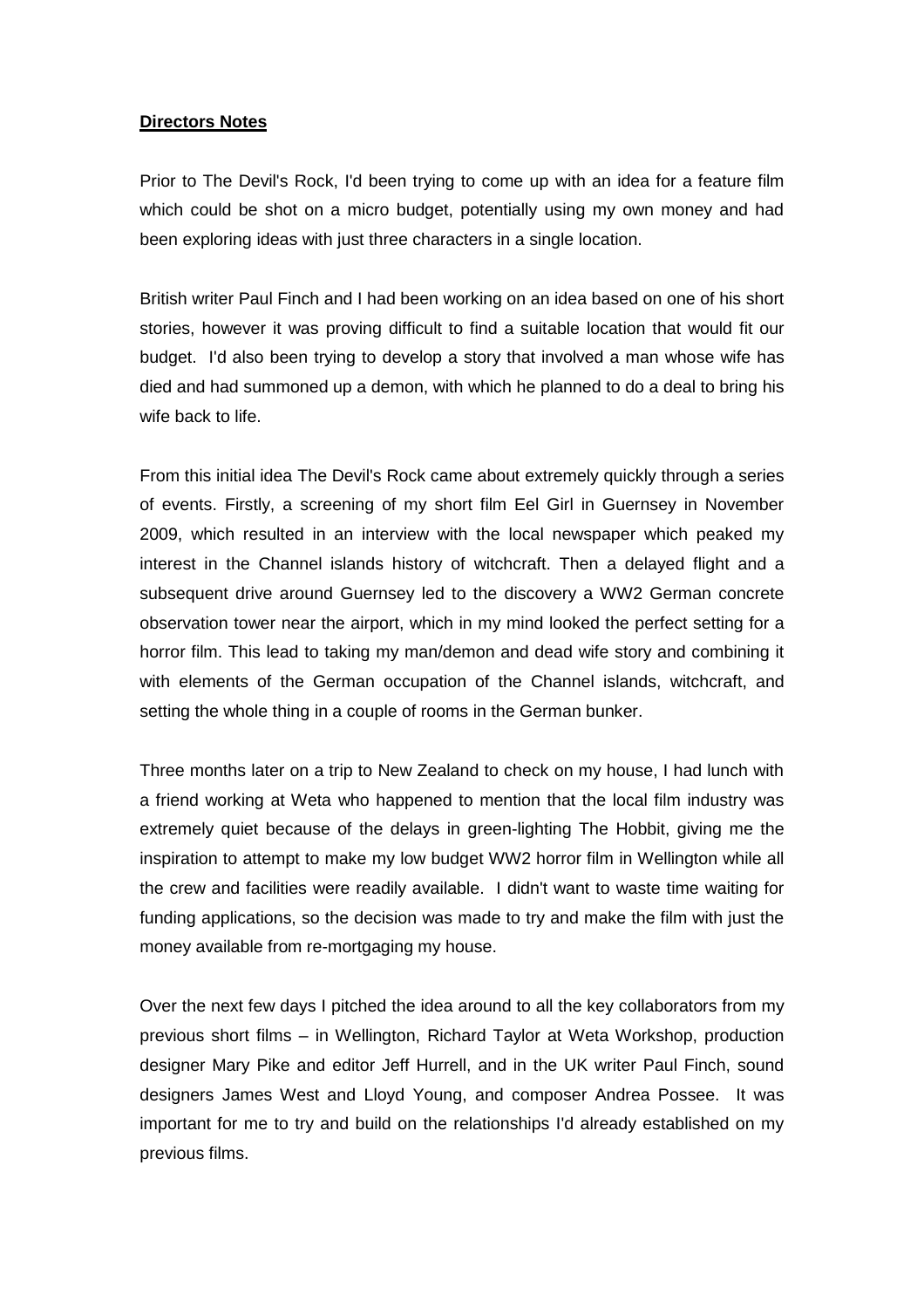During this time someone suggested I take a look at Wrights Hill Fortress in Wellington, c WW2 bunker with 600m of tunnels that looked conveniently like the inside of the German ones, and would add a huge amount of production value to the limited budget, including the discovery of a huge 20m wide concrete gun pit, very similar to the ones in Guernsey.

Next I needed a producer, and got in touch with Leanne Saunders a New Zealand based producer who had previously approached me after seeing Eel Girl. Finally a trip to the bank and a week later I had funded and green-lit my first feature film.

I then began intensive research into the historical and military details in the film, while Paul Finch began writing the script. The entire plot of the film was based around a set of historical circumstances, the German occupation of the Channel Islands and the fact that both the soldiers and islanders were starving by the end of the war, the real existence of the Bad Books (I found several 250 year old books of black magic locked away in library vaults in the Channel Islands), the Allied commando raids on the Channel islands which led to Hitler's Commando Order, stating enemy commandos caught behind enemy lines were to be tortured and executed against the Geneva convention, the history of the SAS and SBS (Special Boat Service) and their use of kayaks to infiltrate enemy coastlines, the Nazi's obsession with the occult.

Leanne Saunders suggested we apply for New Zealand Film Commission funding, but after a hasty application they required more New Zealand content. This required adding more New Zealand character(s) to the story – difficult considering it was based around British Commando raids in the Channel Islands, however another round of research ensued – this time into New Zealand's involvement in WW2 and trying to find a link to the Special Boat Service, which came via the NZ defeat on the island of Crete, and the subsequent rescue of 6 New Zealand soldiers by the SBS, and also the discovery of Z-Force, an Australian based commando unit similar to the SBS, comprised of Australian, New Zealand and British troops.

A second application was made to the NZFC, and in the meantime we began Plan B, which was to shoot the film for just my money, however only a few weeks later in July the NZFC approved additional funding, and although still a micro-budget, the extra funding nearly tripled the budget.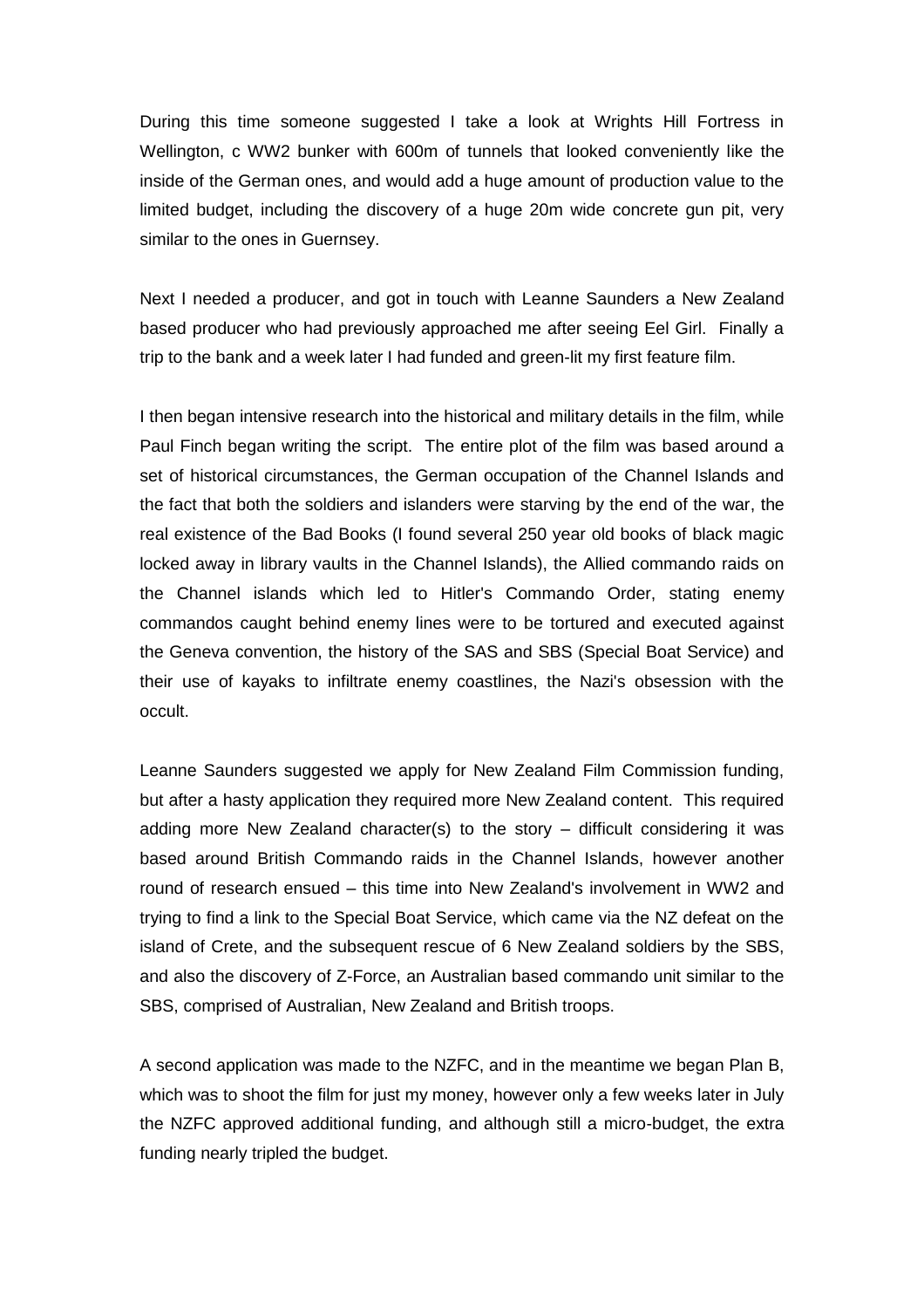Pre-production officially began, with the added pressure that the Hobbit was about to start filming in late August, taking many of our crew with it. Director of Photography Rob Marsh was brought on board. Very much against shooting a mediocre looking film that would be typical of low budget productions, I wanted to shoot something that punched far above it's weight, looking more like a slick Hollywood film with high production values, and Rob brought his years of experience working on blockbuster films to the project.

Production was a grueling fifteen day schedule, shooting up to eight pages of script per day, with the added complication of extensive prosthetic makeup and visual effects, and three days of exterior location shooting in the middle of winter. The weather gods smiled on us and provided us with three days of overcast and mainly dry weather, ideal for the day-for-night look we were going to achieve in the grading.

Six months of post-production followed, with Jeff Hurrell editing in Wellington, while James West and Lloyd Young in the UK started on sound design. James and Lloyd had provided sound design on all my projects, starting with Night of the Hell Hamsters, Eel Girl and creating sound design for feature film presentations, and I was keen to finally let them loose on a feature film, particularly a horror film where sound design is so important to creating mood, atmosphere and helping to make the blood and gore and body parts as entertaining as possible.

Andrea Possee, another Hell Hamsters collaborator took on the music duties, creating an original score that was at times a rousing WW2 soundtrack and a creepy horror film, subtly underpinning the film's more tension filled moments.

Rounding out the post-production team was Frank Rueter's visual effects team at OhuFX and matte painting supervisor Max Dennison (another Hell Hamsters collaborator). OhuFX eventually created 72 visual effects shots (a slight increase from my initial pitch to everyone at the start of the project that there would be no more than about 20 visual effects shots), greatly increasing the visual production value with digital environments and adding gun muzzle flashes and subtle visual effects that were too expensive to achieve on set.

The sound mix was completed locally with Wellington based Undergroundsound, and a full 2k digital intermediate and grade was completed at Park Road, Peter Jackson's prestigious post production facility in Wellington.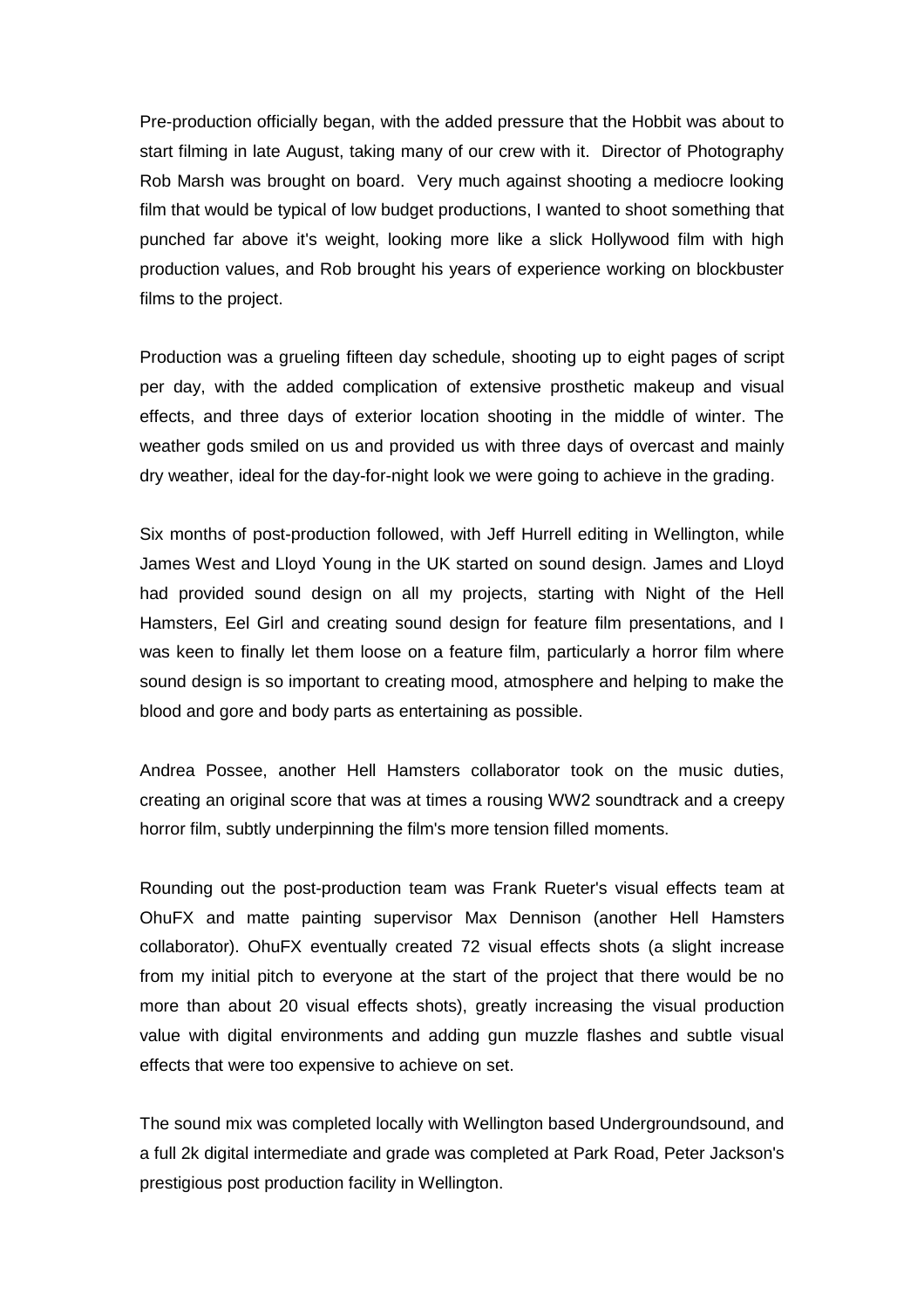# **The Devil's Rock lead cast**

# **Captain Ben Grogan**

Craig Hall (Boy, 30 Days of Night, The World"s Fastest Indian, King Kong).

**Colonel Klaus Meyer** Matthew Sunderland (Out Of The Blue, Under The Mountain).

**Helena/ Femme-Varou Demon** Gina Varela (Xena, Siones Wedding, Power Rangers).

**Sergeant Joseph Tane** Karl Drinkwater (Spartacus: Blood and Sand, A Song Of Good).

# **The Devils Rock Character Backgrounds**

## **Ben Grogan**

Ben was born in New Zealand to an English mother and New Zealand father.

In 1938 Ben left NZ to see the world, ending up in England to visit 'the mother country' and where he decided to stay and study medicine. While there he met and fell in love with a Greek Nurse, Helena and got married.

When war broke out, Ben joined the army as a medic, but remained stationed in England.

In 1941, and now living in London, Helena was killed by a German bomb during the Blitz. Ben survived because he was helping dig survivors out from a nearby shelter that had been hit. In the early hours of the morning, after digging all night and saving the lives of many survivors, he returned home to find their house destroyed by a bomb. He dug with is bare hands until he found Helena's body.

After Helena's death, Ben became more disillusioned patching up so many injured soldiers, and he felt the need to be part of a the forces trying to defeat the enemy, not just patching up the wounded.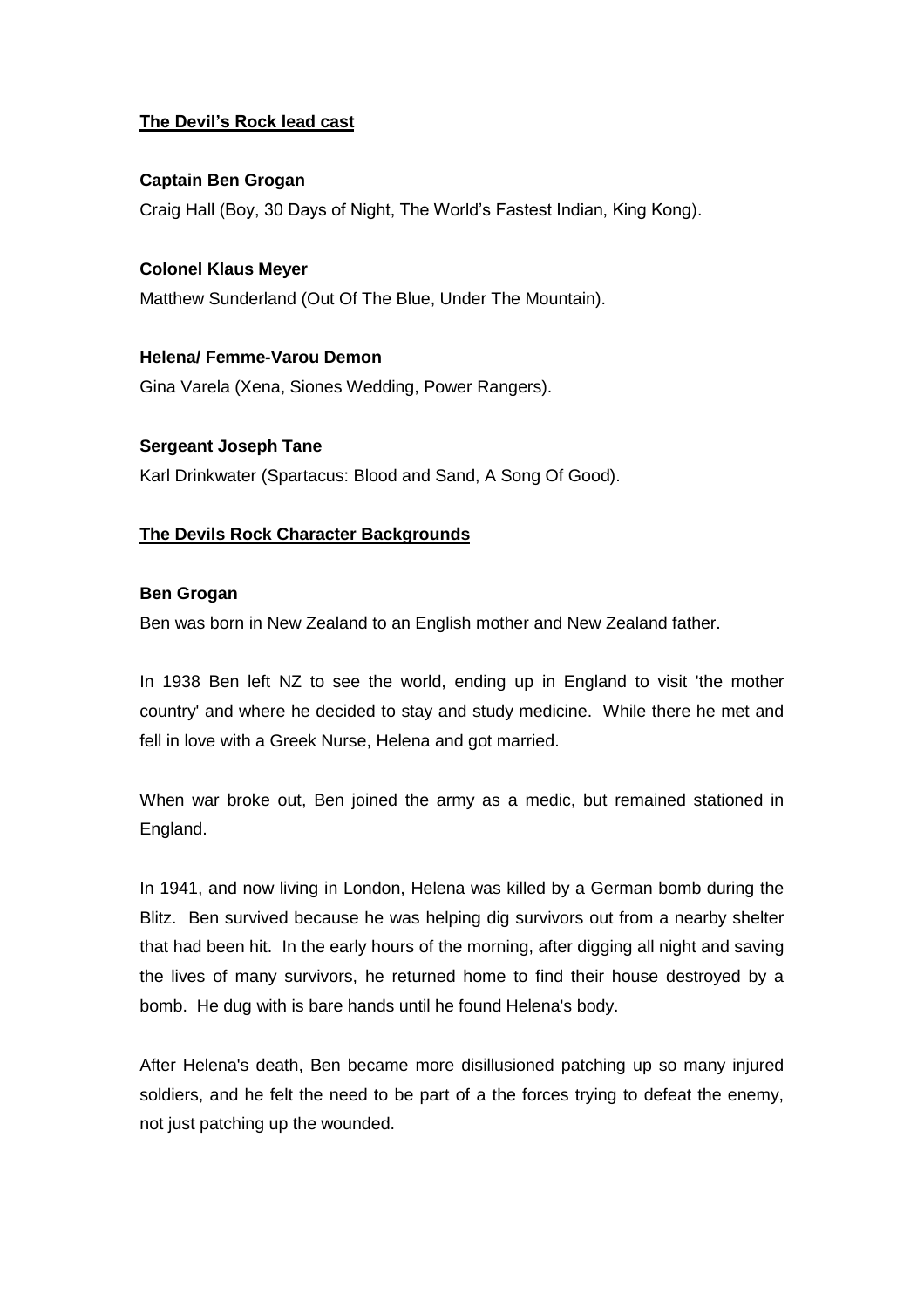Still disillusioned and suffering from Helena's death, he heard of a requests being put out across all the forces for "volunteers for special service of a hazardous nature." Men without family attachments were preferred, who could work under pressure and were capable of acting under their own direction, usually behind enemy lines.

Answering the call, and hoping that this might something that would give some meaning to his life, Ben sorted himself out, applied and duly found himself part of Roger Courtney's fledgling Special Boat Service, a special forces troop set up to carry out amphibious primarily reconnaissance, but also sabotage and deception raids, primarily using two man kayaks launched from submarines. These were not gung-ho 'do or die' soldier types, but men who could operate under pressure, with only themselves to rely on, who could take the initiative and conduct difficult and dangerous missions behind enemy lines.

Already a keen kayaker and swimmer, Ben passed the selection, his medical skills being a particular asset, and he took part in raids in North Africa, Europe and the Mediterranean, becoming a skilled operative, and finding a place where he could actively help defeat the enemy.

But several years of highly dangerous, high pressure missions have taken their toll on him, and his inability to let go and move on from his beloved Helena have created a desire for revenge and growing personal vendetta against any German he can find. Several times he has nearly jeopardised a mission with his behaviour, he has already been warned by the SBS, and faces being thrown out of the unit if he cannot get his desire for vengeance under control.

### **Joseph Tane**

Joe was originally part of the 28th Maori Battalion, part of the 2nd New Zealand Division, the fighting arm of the 2nd New Zealand Expeditionary Force (2NZEF). The Battalion first assembled at Palmerston North on 26 January 1940. On 2 May 1940, after three months of training, the Maori Battalion's main body of 681 men sailed from Wellington. They were initially sent to Britain, when the perceived invasion threat from the German Wehrmacht threat was at its height, but when this did not eventuate they sailed from England to Egypt and then to Greece. The battalion went into action in Greece for the first time on April 15, 1941. They were evacuated, and were then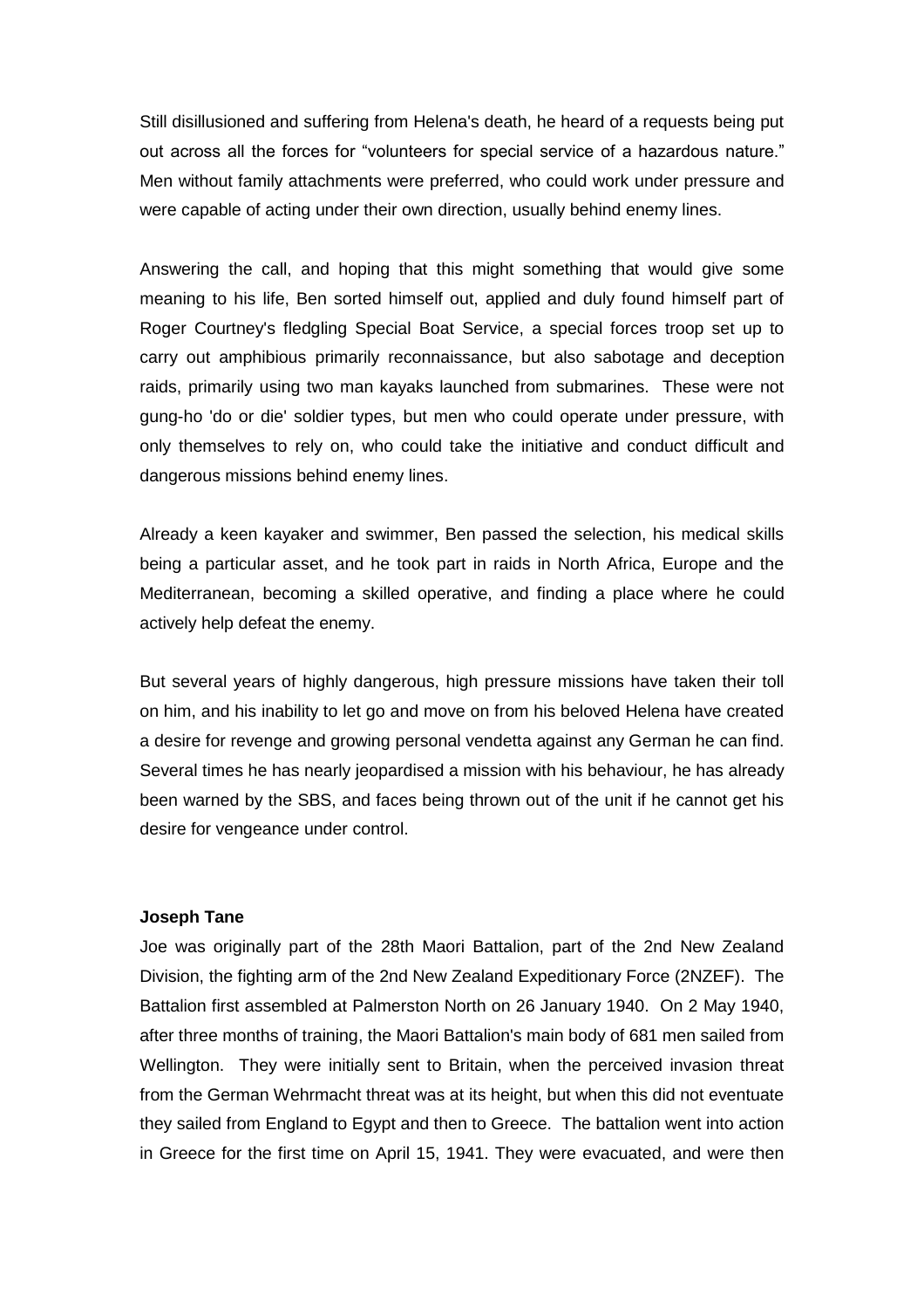involved in the brief and bitter defence of Crete as it was overrun and taken by the Germans.

Joe became part of an eight man group of New Zealanders who were cut off during the evacuation of the island. Kept safe by and then fighting alongside Greek partisans, Joe learnt the fighting tactics of guerilla warfare, how to survive behind enemy lines, bomb making, communications and reconnaissance techniques.

On the night of 6th June, 1942, an SBS commando team sent to destroy German aircraft and airfields on Kastelli in Crete made contact with Joe and 5 other New Zealanders, and helped them escape.

No longer just an ordinary infantryman, Joe had found his niche, and offered to join the SBS and continue as a special forces commando, able to do far more damage to the enemy than he could as a regular soldier in a battalion.

By now, Grogan was a hardened and experienced SBS operative, and on hearing of another New Zealander in the troop, actively sought him out. Using his usual technique of assessing the true personality and motives of potential SBS commandos, Grogan proceeded to try and get Joe steaming drunk, and for the first time had his plan turned against him as Joe tricked him, carefully pouring drink after drink slowly away and helped the now almost paralytic Grogan home that night, and from that point on Grogan and Joe became firm friends and are now one of the most successful 'swimmer/canoeist' pairs in the SBS.

Joe is a true warrior, extremely experienced, he is the man who will risk his life fighting his way under heavy fire to reach an injured friend, pick him up and carry him a mile to safety if he has to, regardless of the risk to his own life. He is dependable, strong and incredibly tough, exactly the kind of person you want watching your back.

## **Grogan /Tane partnership**

As a team, Grogan and Joe are a formidable combination. They are both experts in navigation, demolition and sabotage. Joe has far more combat experience, whereas Grogan is the expert in reconnaissance - while Joe sits patiently in the kayak, 100m off an enemy shore at night, carefully maintaining his exact position for hours on end, Grogan will swim to shore, spend several hours recce'ing a beach, avoiding enemy patrols and making sure he leaves no sign of his presence, then swim back to Joe,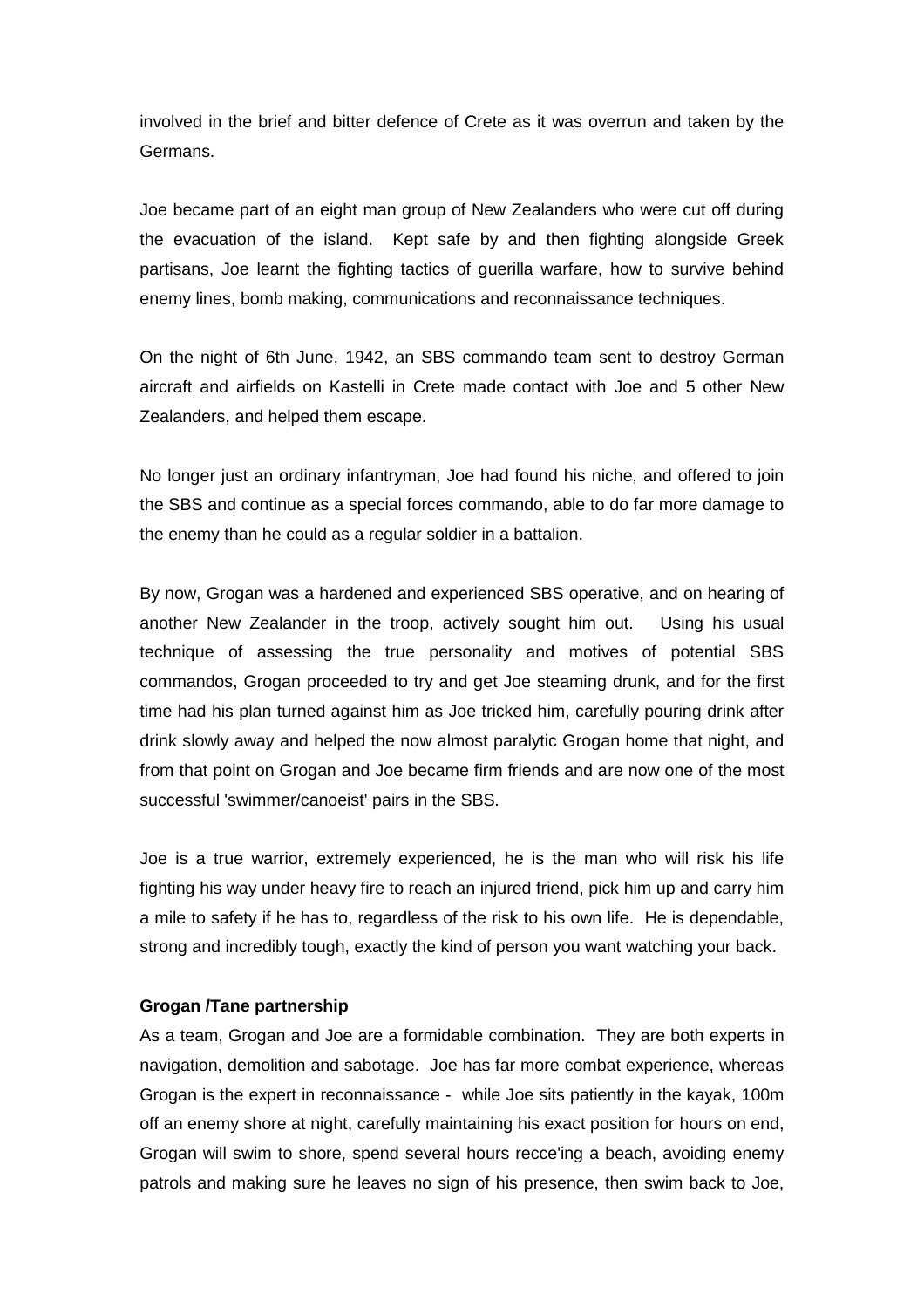knowing that if Joe has not maintained his exact position, Grogan will die, either swept away by the tides or caught by the enemy back on land.

They have both saved each other's lives, Grogan stitching up Joe on the battlefield, and Joe coming to Grogan"s rescue when he was pinned down on a beach by the enemy.

Joe is now the closest Grogan has to family, and is the one who keeps Grogan going, knowing that the sooner they help win the war, the sooner they can both return to New Zealand and the home they love.

But Joe is increasingly worried about Grogan - his inability to let go of Helena, and the bitterness and hatred for the Germans who took his future away is driving a rift between the two of them.

## **Colonel Klaus Meyer**

Meyer is the son of a professor, and spent much of his early life in England where his father was a lecturer in history. Meyer studied languages at Oxford, specialising in Ancient Languages, particularly Latin and Sumerian. As Hitler began his rise to power, Meyer's father answered the call to return to the fatherland.

His language skills led to the SS seeking him out to help translate occult documents, in their quest for supernatural means to end the war, and eventually Meyer joined and rose through the ranks of the SS.

Ruthless and devious, Meyer is a megalomaniac who dreams of the potential power he could harness through the use of black magic.

# **Helena**

Helena was born in Athens, Greece, but grew up in London when her parents moved there so her father could teach at a Greek Language school, while her mother worked from home as a dressmaker. Helena trained as a nurse, eventually meeting Grogan at the hospital where she worked. She was killed by a German bomb during the Blitz in 1941.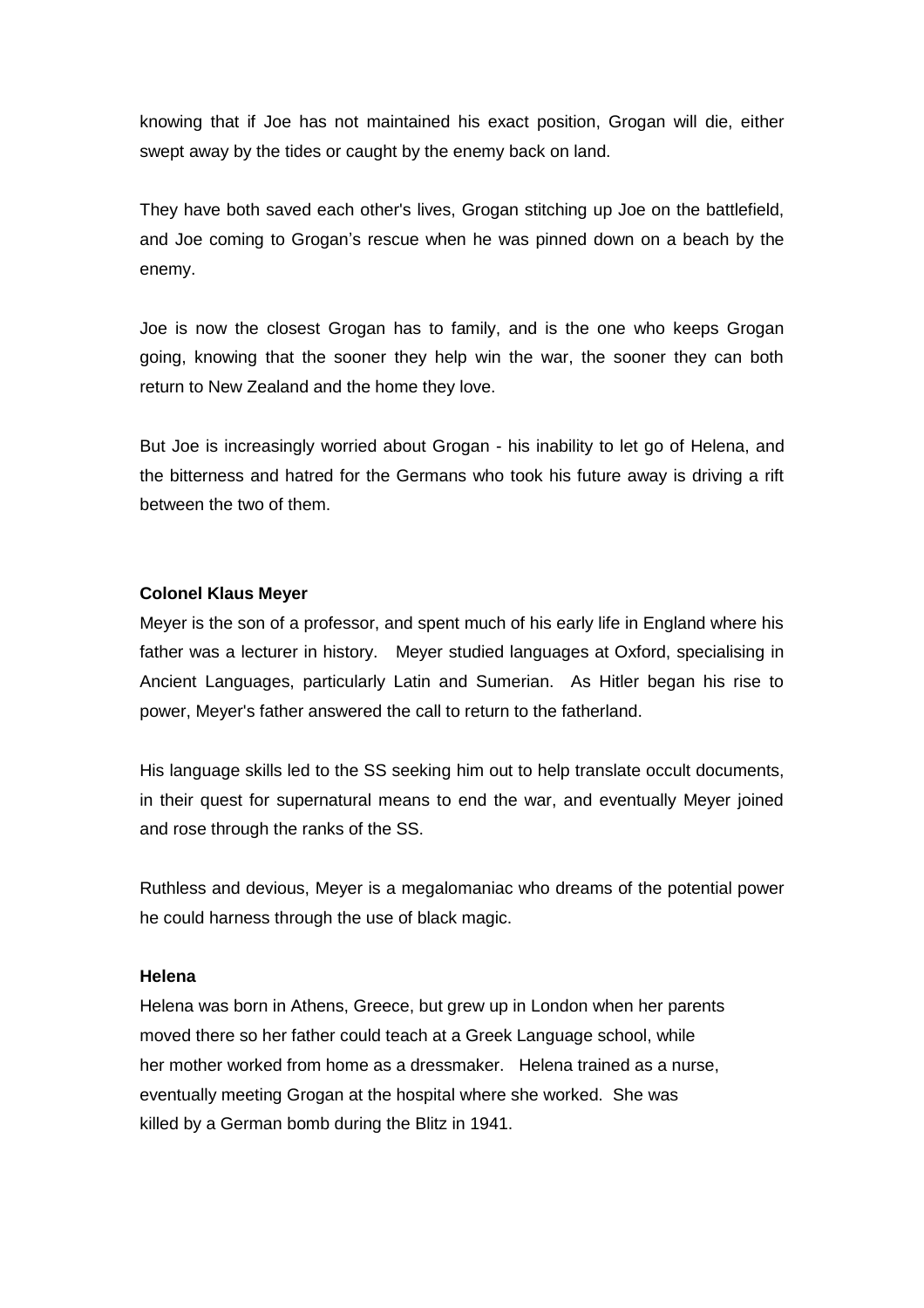# **The Demon**

The demon's true name is Lilitu. She is a fallen angel, cast out of Heaven for a forbidden love affair with Aamon, a demon soldier in the armies of Hell. As punishment, her wings were cut off and her back carved with sigils proclaiming her crime.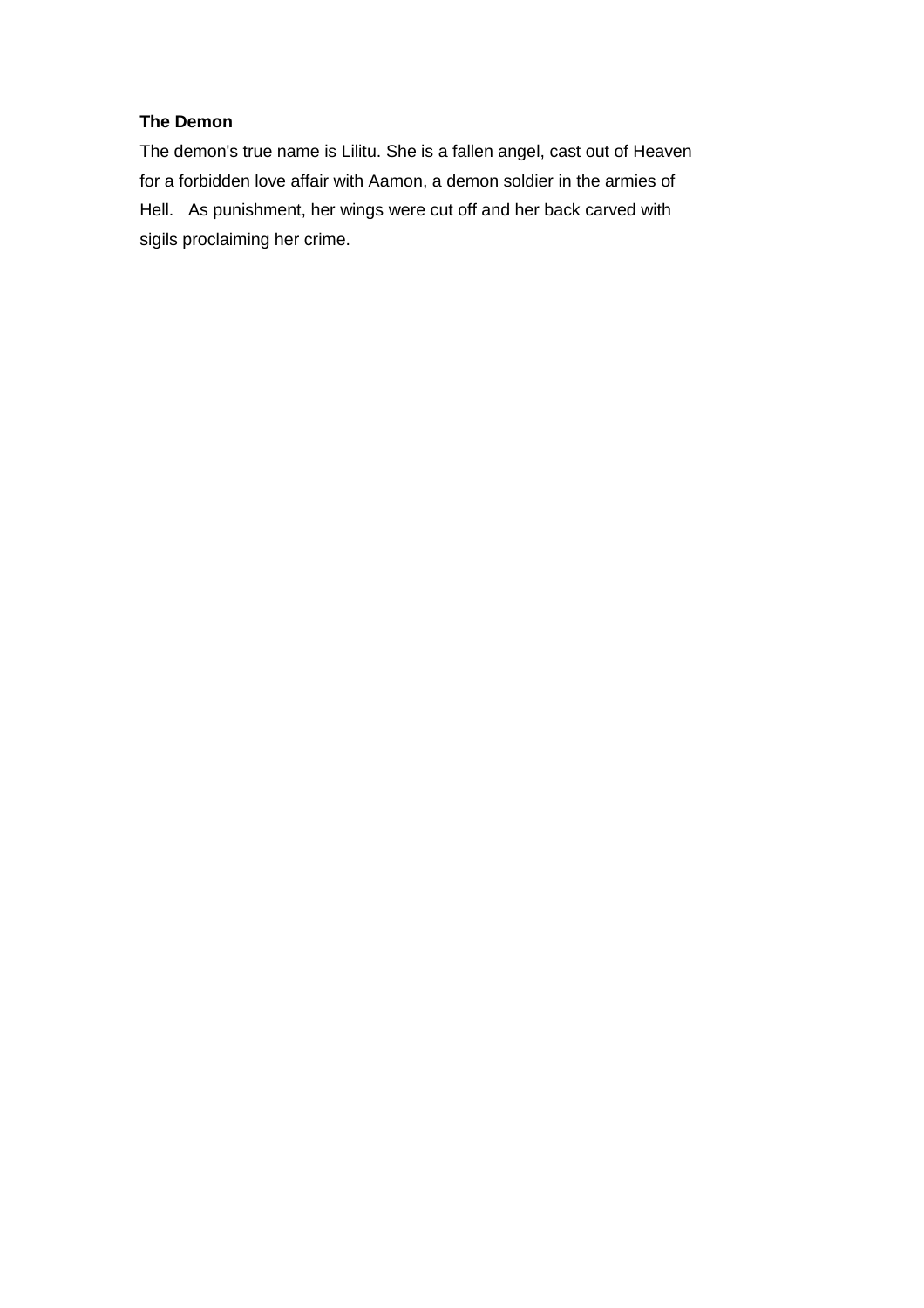# **The Devils Rock Crew**

## **Paul Campion**

#### **Director**

Paul Campion began his career as a fantasy/horror illustrator before moving to New Zealand to work at Weta Digital on the visual effects for Peter Jackson"s The Lord of the Rings trilogy where he was responsible for creating the look of digital creatures such as the Balrog, mumakil, fell-beast and Shelob. Before directing, Paul worked in San Francisco, London and New Zealand on films such as Constantine, Sin City, 30 Days of Night, The Chronicles of Narnia and Clash of the Titans.

His most recent short film Eel Girl is a provocative and unsettling science-fiction horror, that combines stunning visuals with the dark and visceral undertones of H. P. Lovecraft. Shot on 35mm by New Zealand Director of Photography Richard Bluck (Black Sheep, Lord of the Rings), the film features special makeup effects by Oscar winning Weta Workshop. Eel Girl has been viewed over 85,000 times on www.dailymotion.com, picked up 13 festivals awards and 7 nominations, including the Grand Prix at the Court Metrange Film Festival, France, 2nd place in the Best Short Film Award at the 2008 Rushes Soho Shorts, London and has twice been shortlisted for a nomination for the prestigious European Fantastic Films Federation Méliès d"Or Award, the fantasy film genre"s highest award.

Paul"s first short film Night of the Hell Hamsters, opened on the festival circuit in 2006 to rave reviews, two Audience Favorite awards and a Best Director and Best Cinematography Award. The film is now listed on several cult film databases, was released on DVD in December 2008 and has the dubious honour of being copied and pirated on multiple bit-torrent websites.

You can view Paul Campion's short films by clicking on the links below: Night of the Hell Hamsters (2007)<http://vimeo.com/7200256> Eel Girl (2008) [http://vimeo.com/7199863.](http://vimeo.com/7199863) The Devil"s Rock is his debut feature.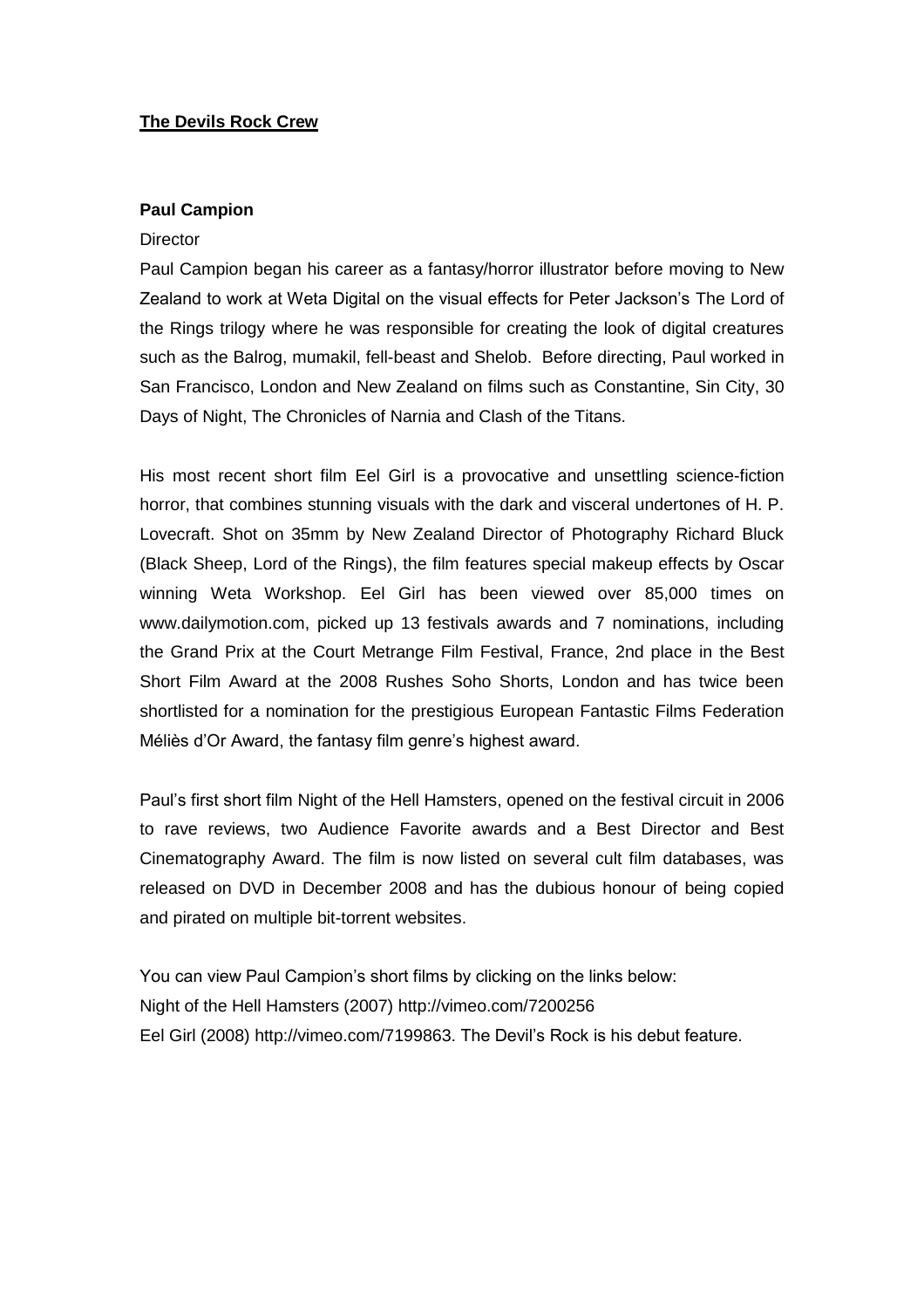# **Paul Finch**

### Writer (UK)

Paul Finch is a former cop and journalist, now turned full time writer. He first cut his literary teeth penning episodes of the British TV crime drama, The Bill, and has written extensively in the field of children's animation. However, he is probably best known for his work in horrors and thrillers.

To date, he's had ten books and nearly 300 stories and novellas published on both sides of the Atlantic. His first collection, Aftershocks, won the British Fantasy Award in 2002, while he won the award again in 2007 for his novella, Kid. Later in 2007, he won the International Horror Guild Award for his mid-length story, The Old North Road. Most recently, he has written two Doctor Who audio dramas for Big Finish - Leviathan and Sentinels Of The New Dawn, and is now busy writing a third. His horror novel, Stronghold was published by Abaddon Books in 2010.

## **Brett Ihaka**

### Writer (NZ)

Brett is a New Zealand based screenwriter who is best known for his work on television show, The Market. He also penned short films The Hill and The Platform, the latter winning the Silver Spike Award at Valladolid International Film Festival 2001.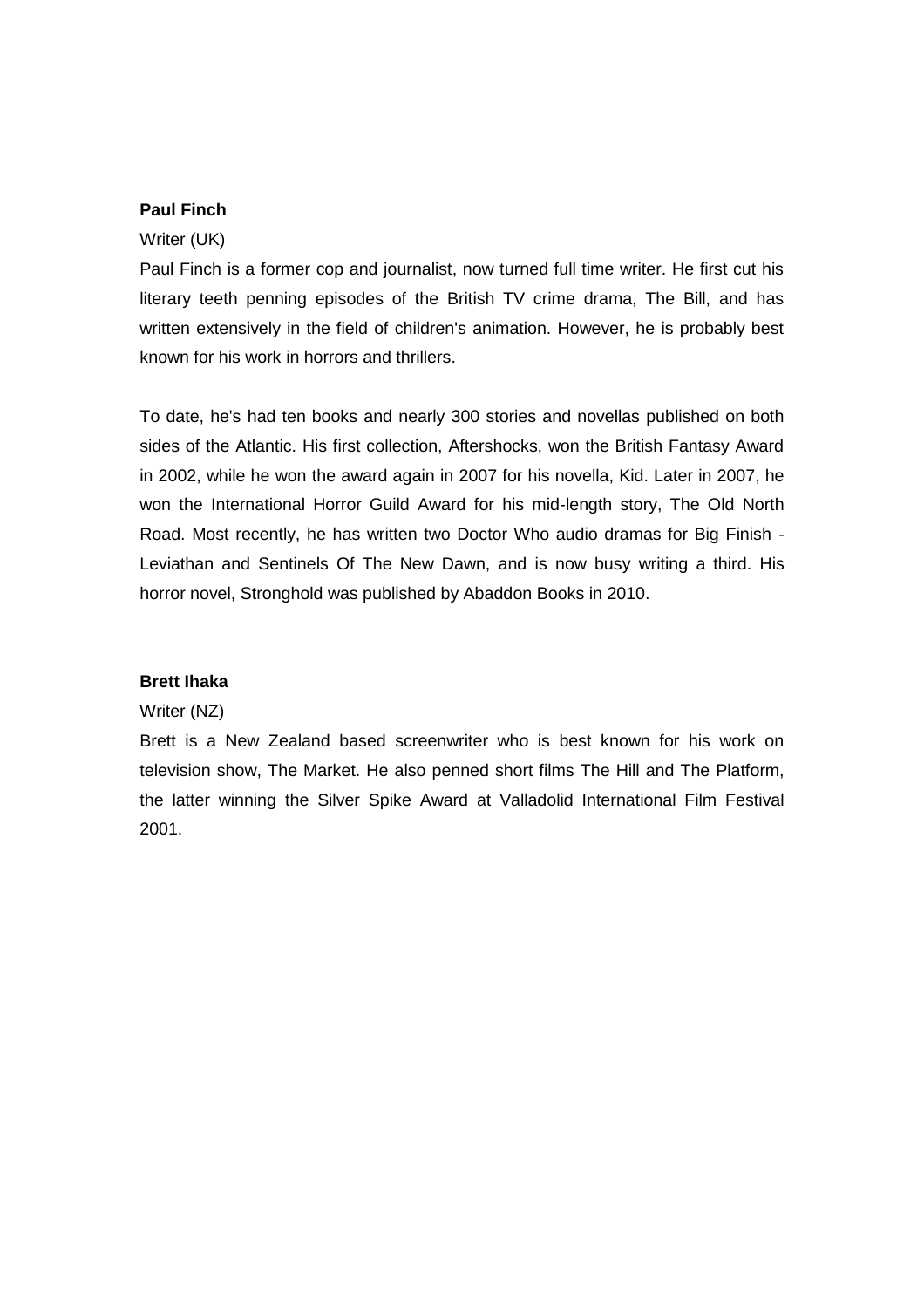# **Leanne Saunders**

#### Producer

Leanne started her career in the UK as a runner and production assistant at Working Title Films working on films Map Of The Human Heart and London Kills Me, and as a junior assistant at Manifesto Film Sales. On return to New Zealand she established herself as an award-winning commercials producer for Black Stump Film Company, FAT Films, Sydney Film Company. She has also produced/exec produced many award-winning shorts including Nature's Way (In Competition, Cannes) and coproducer of Blue (Critics Week, Cannes). Recent feature film credits as executive producer are for action comedy Dick: The Devil Dared Me (SXSW, Fantasia, Frightfest, Dead Channels), and A Song Of Good (Rotterdam) and producer of Desert (Pusan). Her favorite dailies are those with lots of gore involved.

#### **Richard Matthews**

## Associate Producer/ First Assistant Director

Richard has sixteen years experience in film and television. He has specialized in the field of Assistant Directing with credits including The Lord Of The Rings trilogy, Master and Commander, Without A Paddle, Ice, King Kong, The Waterhorse, The Chronicles Of Narnia: Prince Caspian and Avatar. He has worked as a First Assistant Director on local films including Second Hand Wedding, A Show Of Hands, Separation City and Girl Meets Boy (working title). Television work includes Spartacus and Weta produced childrens show, The Wot Wots. Rich is known for his his 'good cop' style.

### **Melissa Dodds**

#### Line Producer

Melissa has worked as an in-house Production Manager for Weta Workshop in Miramar, Wellington during which time the projects worked on included Under The Mountain and Daybreakers. Her further freelance production credits include Emmy Nominated Animal Planet/Natural History New Zealand's 13-part documentary series, Buggin' With Rudd; television series, Revelations; Sticky Pictures The Gravy IV and feature films Meet Me In Miami and Offensive Behaviour. She has produced numerous short films, including Patrick Gillies" Kitty and Aden Shillito"s Coveting The Ark.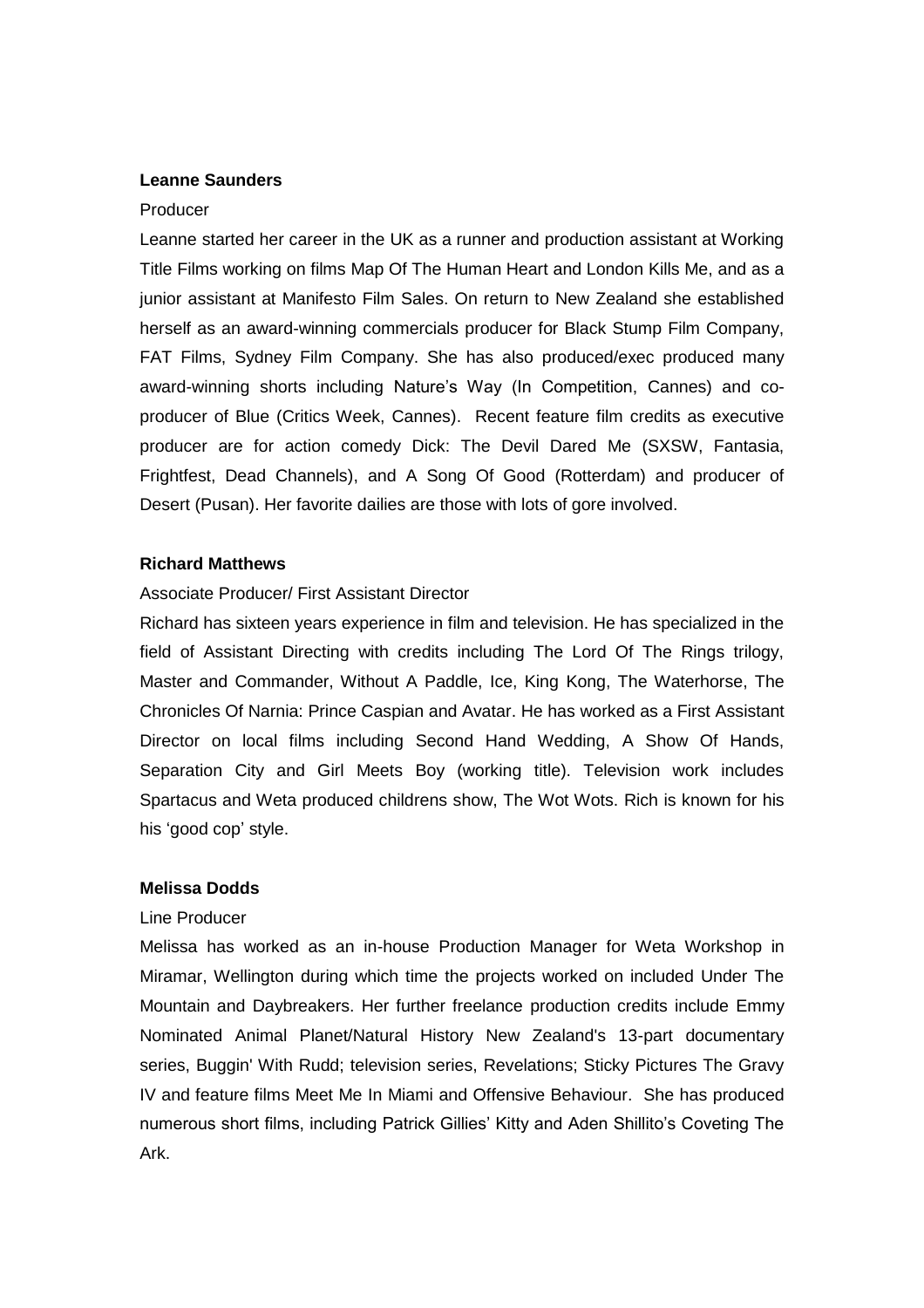# **Rob Marsh**

# Director Of Photography

Rob has worked in camera for over twenty years starting out on seminal New Zealand films such as The Piano and Broken English. His more recent credits as Second Unit Director Of Photography and Camera Operator include Yogi Bear, The Warriors Way, Aliens in The Attic, The Chronicles Of Narnia: Prince Caspian, The Chronicles Of Narnia: The Lion The Witch and The Wardrobe, The Waterhorse, 30 Days of Night, Johnny Kapahala: Back On Board, The Bridge To Terabitha and The Lord Of The Rings: Return of the King. He is actually quite a nice guy underneath his no bullshit exterior.

## **Mary Pike**

## Production Designer

Mary Pike is a Production Designer and Modelmaker for Weta Workshop in Wellington. She studied both of these crafts at the National Film School in Ireland before moving to New Zealand in 2005. She first met up with Paul Campion when she was hired as Production Designer for Eel Girl in 2007. Since then she has worked at Weta in the Miniatures and 3d Modelling Departments on such projects as Prince Caspian, Avatar and District 9.

# **Sean Foot**

## Supervising On Set Prosthetic Artist

Sean Foot currently works at Weta Workshop as a Prosthetics Technician. He completed the Joe Blasco Makeup Course in Los Angeles in 1990 and upon returning to New Zealand met up with Richard Taylor and was invited to work on Heavenly Creatures. This was the beginning of his association with Peter Jackson and Taylor that has now spanned twenty years on titles such as The Frighteners and The Lord Of The Rings trilogy. As well as his close association with Taylor and Weta Workshop, Sean has had opportunities to work with leading makeup artists from all over the world including Howard Berger of KNB Efx Group, LA. His full credits specializing in makeup and prosthetics include The Last Samurai, Hercules, Xena and Narnia: The Lion The Witch and The Wardrobe.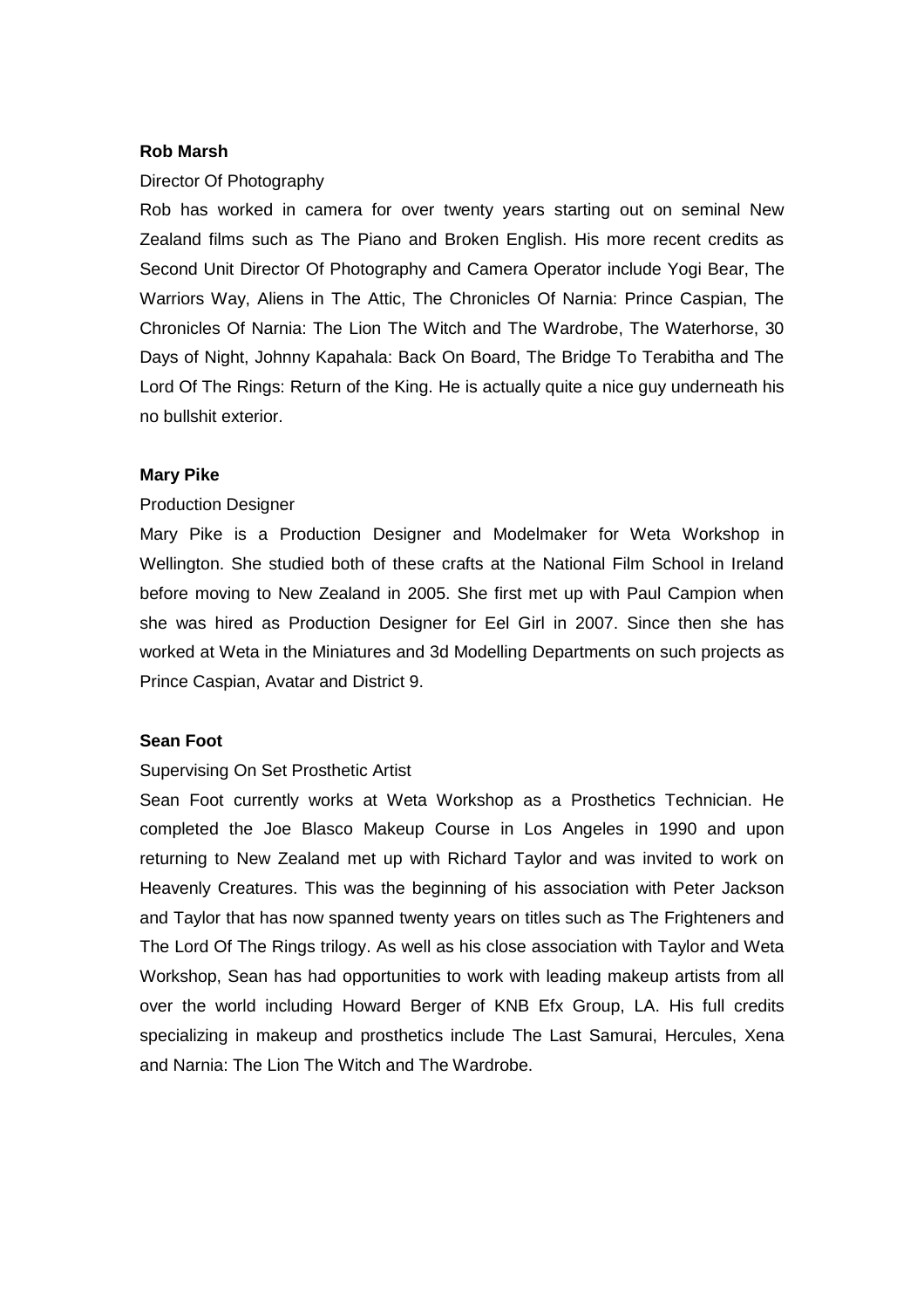## **Davina Lamont**

### Makeup Supervisor

Davina has extensive experience across Makeup, Prosthetics and Wigs. In 2007 she was nominated for a Saturn Award (The Academy of Science Fiction, Fantasy & Horror Films) in America for her work as Prosthetics Supervisor on 30 Days Of Night. She is credited as Makeup Designer on Ice, Alien"s In The Attic and Second Hand Wedding and as a SPFX artist/ technician on King Kong, Black Sheep and Legend of Zorro. Davina was Key Prosthetics for selected episode"s on Legend Of The Seeker for there first three months of shooting. Her further makeup credits include The Lord Of The Rings trilogy, The Last Samurai, 10,000BC and Avatar, and recently finished Yogi Bear 3D.

## **Tristan McCallum**

### Costume Supervisor

The bulk of his work over the last five years has been for Weta Workshop specializing in costume and props particularly swords, armour and weapons. Credits in those and related departments include The Chronicles Of Narnia: The Lion The Witch and The Wardrobe, King Kong, Black Sheep, The Waterhorse, 30 Days Of Night, Prince Caspian, Spartacus, Avatar plus recently The Hobbit and The Dambusters (both in development). Tristan's work has taken him to China, Czech Republic, Ireland and New Zealand. He is looking forward to Paul bringing more fun work to Wellington.

#### **Augie Davis**

#### Stunt Co-ordinator

Passionate about Extreme Adventure Sports, Mountaineering and Rock Climbing, this love for the outdoors and an interest in film/photography opened the door into the movie industry working as a stunt performer and then coordinating his first feature film in 1997, The Climb. This then led on to working with Peter Jackson on The Lord Of The Rings: The Two Towers and Return of the King. Recent Stunt Co-ordinating credits include Warriors Way, Yogi Bear and The Waterhorse.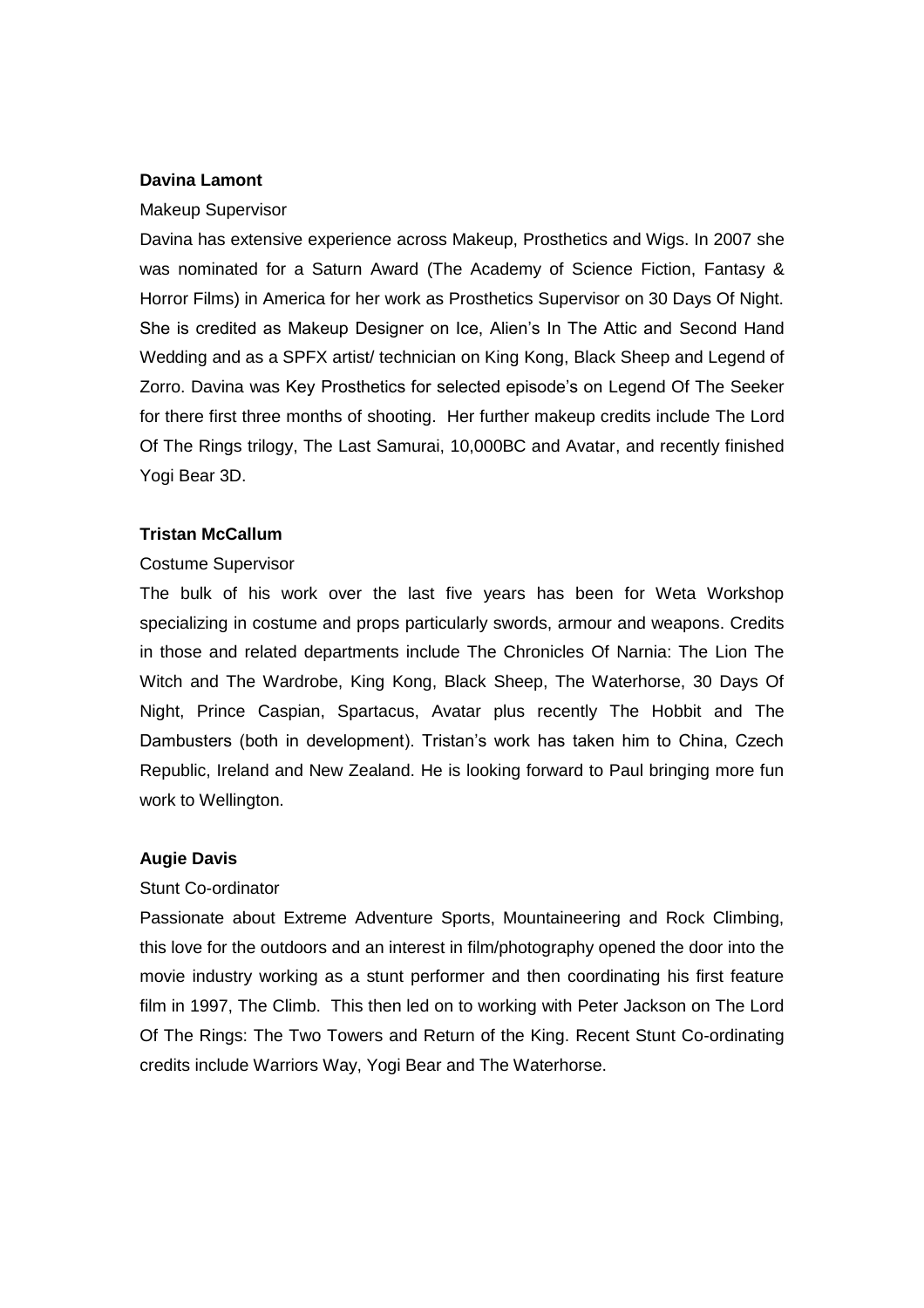### **Jake Lee**

#### Visual Effects Supervisor

Jake Lee has more then twelve years experience in the visual effects industry, eleven of those spent with Weta Digital. He has enjoyed roles in a number of departments and has an extensive knowledge of most aspects of Visual effects. He has a background in photography and computer science.

Jake began his VFX career as a previz artist but is known for his roles as Senior Camera Technical Director and 3D Lighting Technical Director in the Lord of Rings trilogy. He has also spent time on set with the Miniatures and Blue Screen Stages. He has fulfilled roles as a Lighting Technical Director on Van Helsing and I,Robot, and as a 3D Sequence Lead on King Kong. He was a CG supervisor on The Chronicles of Narnia – Prince Caspian. He recently oversaw the upskilling of Lighting Technical Directors and supervised the B shots on the film Avatar. Jake continues to work at Weta Digital on Lighting pipeline tools in the Shots and R&D departments.

### **Frank Reuter**

# Visual Effects Supervisor

Frank Rueter started his VFX career in a small German animation studio called Upstart! 13 years ago. In 2003 he moved to New Zealand to work as a senior compositor on the closing episode of the Lord of the Rings Trilogy and made Wellington his home. After leaving Weta a few years later, Frank worked with various companies such as Digital Domain in Los Angeles and Rising Sun Pictures in Adelaide in lead roles to help with both creative and technical work. His reel includes films such as Return of the King, I, Robot, King Kong, Flags of Our Fathers, Speed Racer, GI Joe and The Sorcerer's Apprentice.

#### **Jeff Hurrell**

#### **Editor**

Jeff Hurrell is a fulltime editor and partner in Martin Square a Wellington based postproduction facility. The Devil"s Rock is his third collaboration with director Paul Campion. He first worked with Paul on Night Of The Hell Hamsters as online editor, and then was offline editor on Eel Girl. He is a skilled practitioner with experience including drama, documentary, music video, multi-camera and current affairs.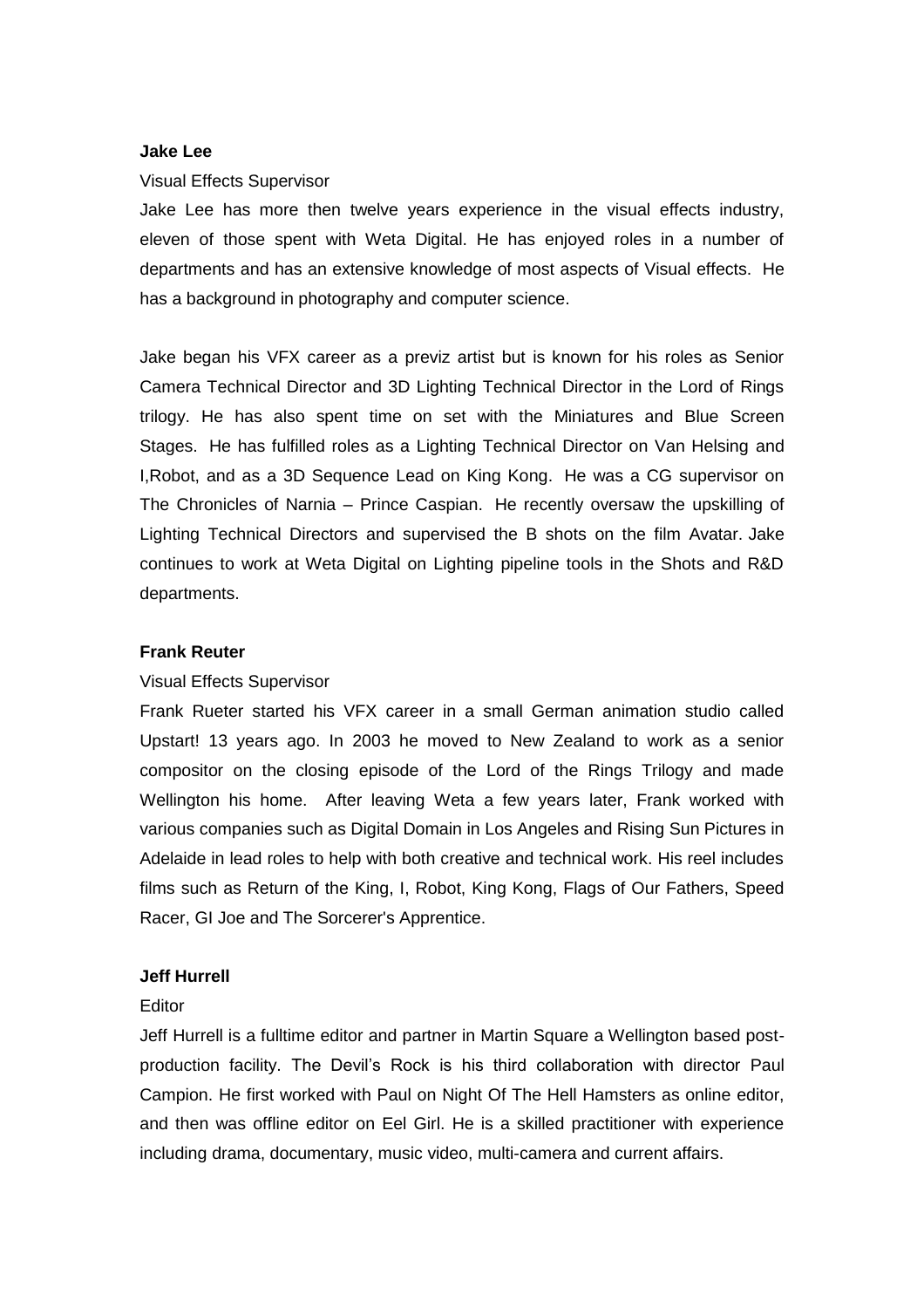## **Max Dennison**

#### Matte Painting

Max has worked all over the world on some of the biggest feature film productions in the past decade including Star Wars – Revenge of the Sith, The Da Vinci Code, The Golden Compass and most recently – The Imaginarium of Dr Parnassus and The Edge of Darkness. Between 2000 and 2004, he supervised the Digital Matte department for Weta Digital in New Zealand on the Lord of the Rings Trilogy winning him a nomination for Best Digital Environment by the Visual Effects Society.

## **James West and Lloyd Young**

Sound Designers (UK)

James has been involved in sound production for 10 years in the areas of film, music production and video games. He began his career as a recording studio sound engineer and has gradually moved into post-production.

In 2006 James was part of the production team behind the Tiscali award winning film Goodbye Mr Snuggles and later providing sound design on Paul Campion"s Night of the Hell Hamsters and Eel Girl. He recently completed work on the British action film Ten Dead Men, directed by Ross Boyask.

# **Andrea Posse**

## Composer (UK)

Andrea is a composer working in film, animation and theatre. She graduated from Glasgow University with a Bachelor of Music (Honours) in composition and recently from Kingston University with a Masters in Composition for Film and Television. She has worked in theatre as a musical director, arranger and composer and in 2006 worked at the Citizens Theatre, writing music for the stage version of Phillip Pulman"s best-selling novels His Dark Materials: Parts 1 & 2 for the Scottish Youth Theatre. Andrea has scored over 15 short films and was nominated for Best Score for Night of the Hell Hamsters at the Terror Film Festival, Philadelphia and recently completed the score for her first feature film, Macbeth, starring Anthony Head (Buffy the Vampire Slayer).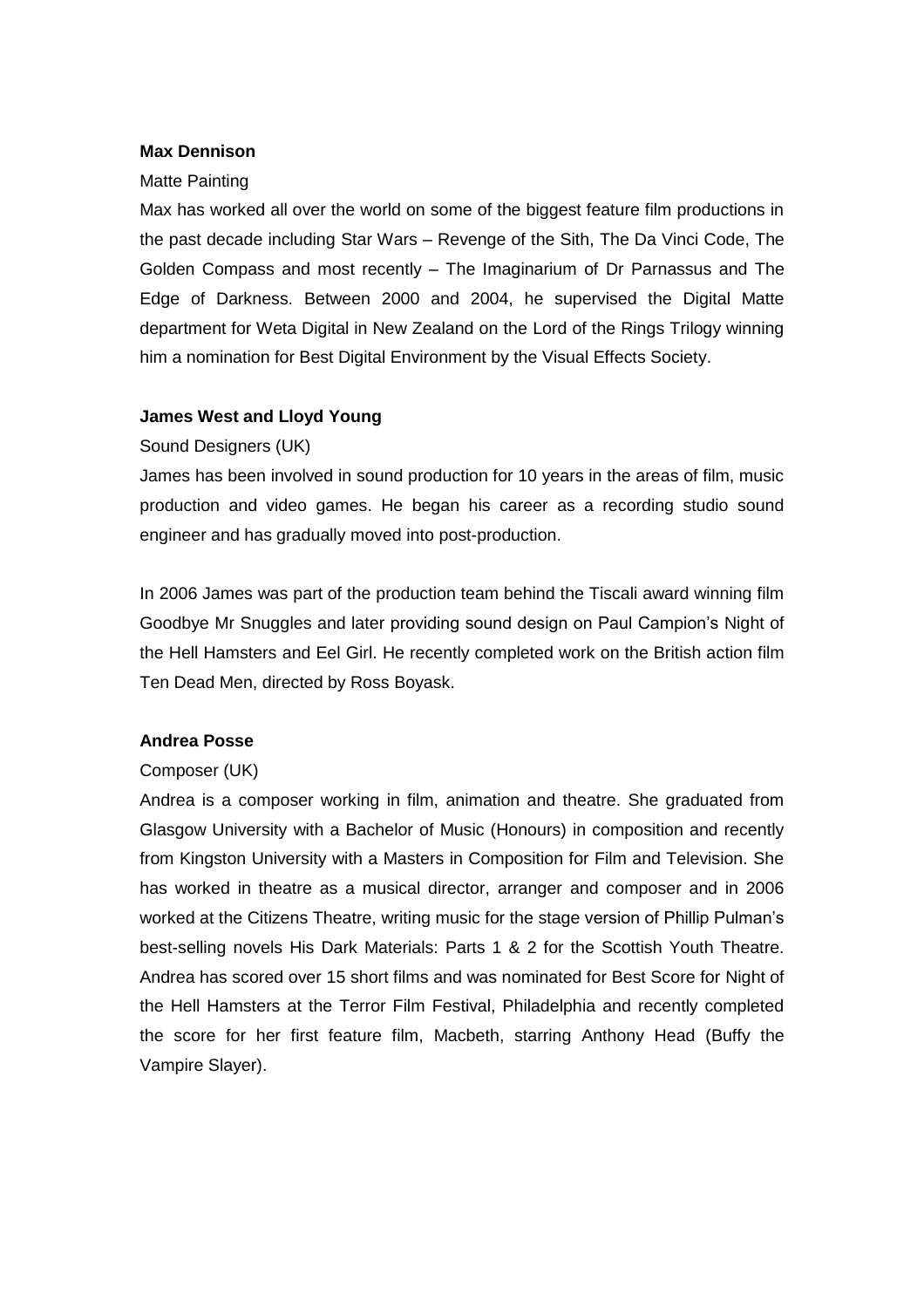# **Mike and Matt Dwyer**

## Casting Director

Mike has worked professionally as an actor for 15 years, and in the casting industry since 2001. Mike and Matt are partners in leading Auckland casting agency Barefoot Casting based in Auckland.

# **Weta Workshop Bio:**

Weta Workshop is a five time Oscar winning conceptual design and physical manufacturing facility servicing the world's entertainment and creative industries.

Under the Direction of [Richard Taylor](http://www.wetanz.com/richard-taylor/) and [Tania Rodger,](http://www.wetanz.com/tania-rodger/) Weta Workshop has enjoyed a long and highly creative relationship with filmmaker and Weta co-owner Peter Jackson, working with him since the beginning of his career on films such as Meet The Feebles through to The Lord Of The Rings trilogy, [King Kong](http://www.wetanz.com/king-kong/) and The Hobbit. More recently Weta Workshop has worked on a variety of projects such as James Cameron"s [AVATAR,](http://www.wetanz.com/avatar-2/) The Chronicles Of Narnia, Neill Blomkamp's [District 9](http://www.wetanz.com/district9/) and many more.

The Weta Workshop crew are a like-minded team of established professionals encompassing experience, enthusiasm and artistry, providing Weta Workshop with a vast shared skill set (from swordsmiths and mold makers, to programmers and computer artists), enabling the company to tackle virtually any creative challenge. Weta Workshop's team operate at the cutting edge of the industry, innovatively combining traditional hand skills with the latest in technology to find creative solutions.

# **Sean Foot Weta Workshop Bio**

# Lead Prosthetic Technician

Sean Foot has been involved in the New Zealand film industry for the past 20 years, specializing in prosthetic make-up and special effects. His early career began with films such as Heavenly Creatures and The Frighteners, and the two TV series Hercules & Xena. Sean has worked at Weta Workshop for approximately 8 years, during this time he has been involved with many international projects such as The Last Samurai, The Chronicles Of Narnia and The Lord Of The Rings trilogy. Sean was the lead Weta Workshop prosthetic technician working on the featured "Devil" make-up for The Devil's Rock.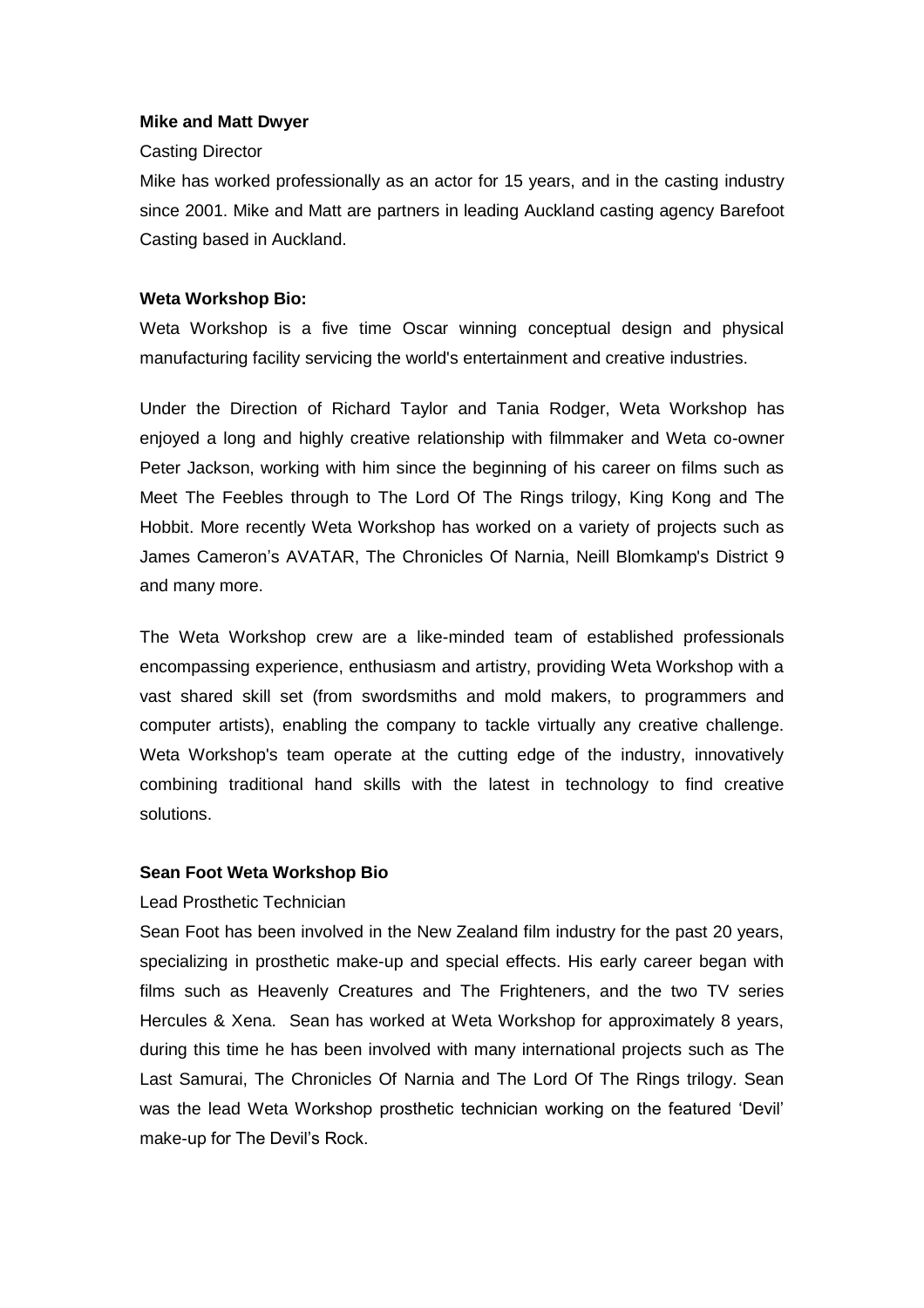# **The Devils Rock Credits**

DIRECTED BY PAUL CAMPION PRODUCED BY LEANNE SAUNDERS STORY BY PAUL CAMPION SCREENPLAY BY PAUL FINCH PAUL CAMPION AND BRETT IHAKA DIRECTOR OF PHOTOGRAPHY ROB MARSH PRODUCTION DESIGNER MARY PIKE COSTUME SUPERVISOR TRISTAN McCALLUM SPECIAL PROSTHETIC MAKEUP FOR THE DEMON BY WETA WORKSHOP VISUAL EFFECTS SUPERVISORS FRANK RUETER AND JAKE LEE SPECIAL MAKEUP EFFECTS BY SEAN FOOT MAKEUP DESIGNER DAVINA LAMONT CASTING DIRECTORS MATT AND MIKE DWYER EDITOR JEFF HURRELL **COMPOSER** ANDREA POSSEE SOUND DESIGNERS JAMES WEST AND LLOYD YOUNG ASSOCIATE PRODUCER RICHARD MATTHEWS EXECUTIVE PRODUCERS PAUL CAMPION AND LEANNE SAUNDERS

> PRIVATE MULLER LUKE HAWKER NICOLE JESSICA GRACE SMITH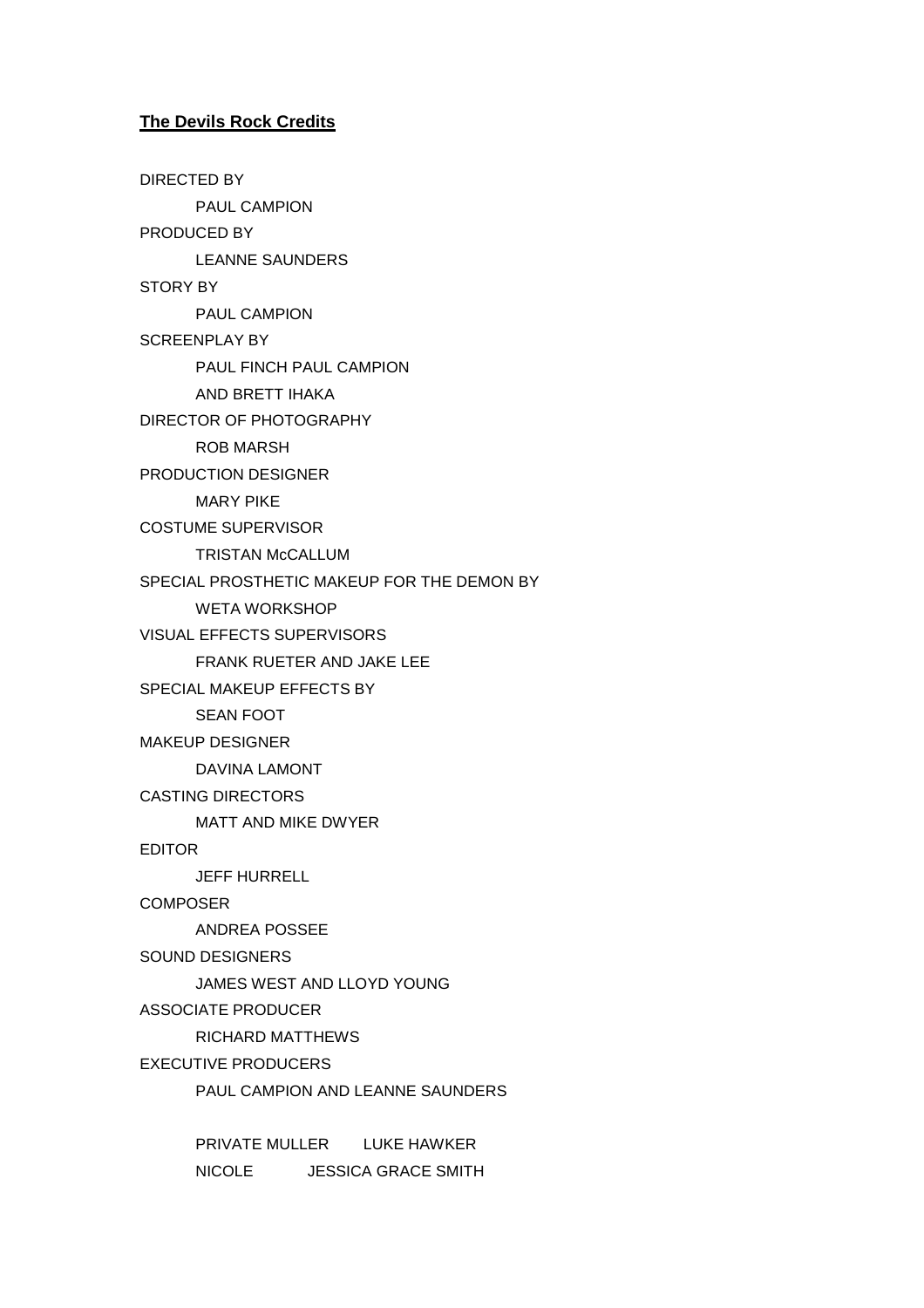SUICIDE SOLDIER JONATHAN KING KRIEGSMARINE NICK DUNBAR GUNTHROAT SOLDIER HADYN GREEN LINE PRODUCER MELISSA DODDS PRODUCTION COORDINATOR TOM KELLY PRODUCTION ASSISTANT BONNY CRAYFORD CASUAL POST-PRODUCTION ASSISTANT TEONE TAARE TE TUAKANA PRODUCTION ACCOUNTANT LYNDSAY WILCOX LEGAL AND BUSINESS AFFAIRS MATT EMERY, EMERY LEGAL SCRIPT CONSULTANTKATHRYN BURNETT MAORI CONSULTANT TAINUI STEPHENS GERMAN TRANSLATION RICH HUSBAND KAUMATUA RANGIMOANA TAYLOR CASTING BAREFOOT CASTING, AUCKLAND FIRST ASSISTANT DIRECTOR RICHARD MATTHEWS SECOND ASSISTANT DIRECTOR KENDALL FINLAYSON THIRD ASSISTANT DIRECTORJONNY EAGLE CASUAL ASSISTANT DIRECTOR JULES LOVELOCK PRE-PRODUCTION SCHEDULING DAVE NORRIS SCRIPT SUPERVISOR PETE WELLINGTON STUNT CHOREOGRAPHER AUGIE DAVIS EXPORT SCRIPT FIONA BARTLETT A-CAMERA OPERATOR/STEADICAM ULRIC RAYMOND FIRST ASSISTANT A CAMERA PHIL SMITH SECOND ASSISTANT A CAMERA JOSEPH MICHAEL FIRST ASSISTANT B CAMERA ANGUS WARD MATT TUFFIN

SECOND ASSISTANT B CAMERA MARTIN LANG KIM THOMAS CAMERA TRAINEE JARED O'NEALE VIDEO ASSISTANT JASON NARAN GAFFER ADRIAN HEBRON RIGGING GAFFER BYRON SPARROW

LIGHTING ASSISTANT CHRIS MURPHY ADDITIONAL LIGHTING ASSISTANTS ANDY AYRTON SIMON OLIVER MARK NEWNHAM BEN THURSTON HAYDEN ROWE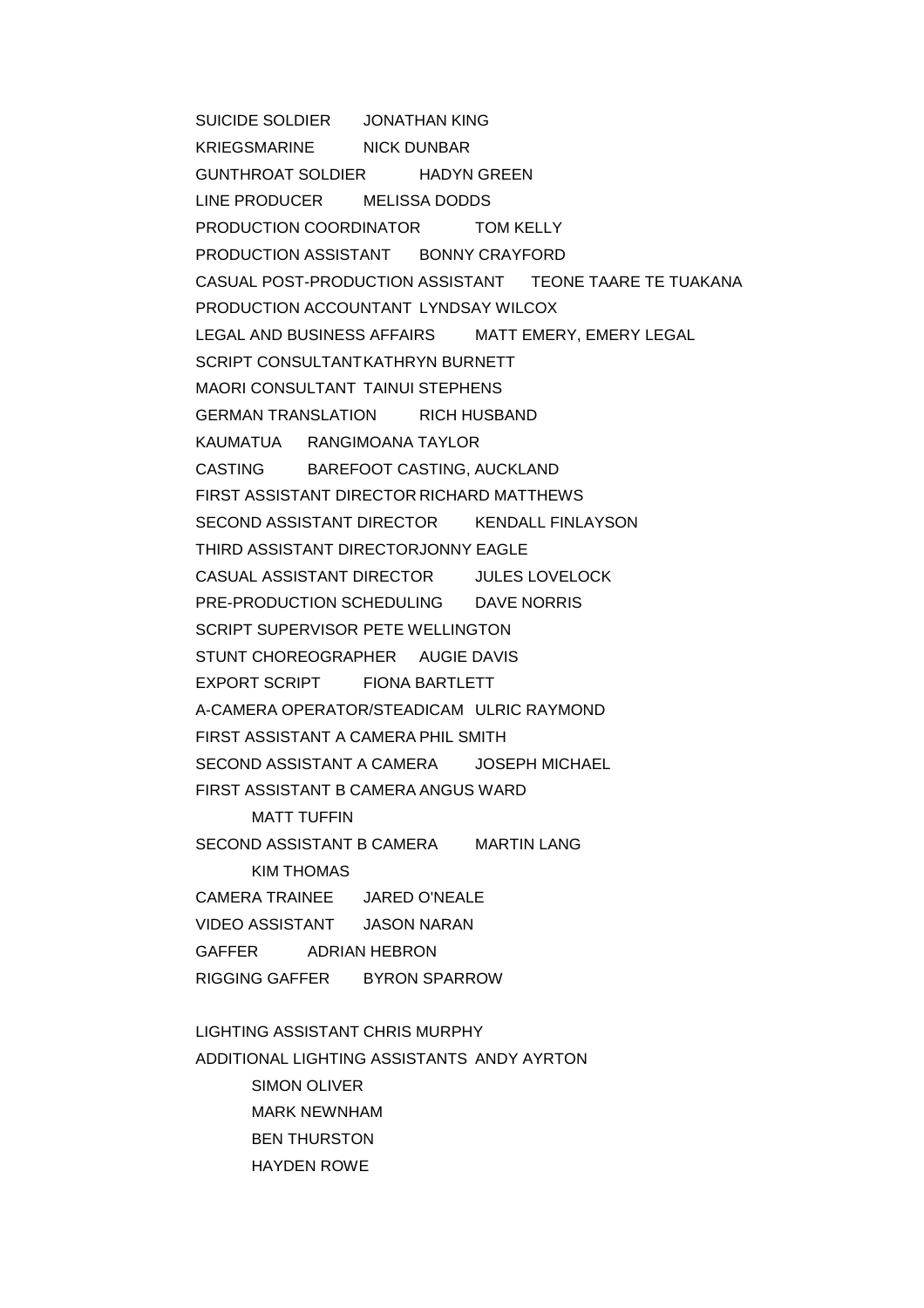GRIP MAURICE KAPUA ADDITIONAL GRIP GRAEME TUCKETT GENE OPERATOR HANSEL VERKERK ART DIRECTOR ZOE WILSON LEAD SET DECORATOR LAKI LABAN SET DECORATOR NATHAN GRAY SET PAINTERS DORDI MOEN SHARI FINN PAINT HAND FRAZER ANDERSON ART DEPARTMENT ASSISTANT LINDSEY CRUMMETT TAIPUA ADAMS CONSTRUCTION MANAGER COLIN DAVIDSON CONSTRUCTION LEAD PAUL MCINNES CONSTRUCTION ASSISTANTS ADHAM CRICHTON JOSEPH AUSLANDER BRUCE CAMPBELL ILLUSTRATOR LES EDWARDS

STANDBY PROPS RICHARD THURSTON LEAD PROPS MAKER BEN PRICE PROPS MAKER ALEX FALKNER KAYAK CONSTRUCTION PETE NOTMAN BOOKBINDING TRYPTYCH CONSERVATION BOOKBINDER STEPHEN WILLIAMS GRAPHIC DESIGNER PETE WELLINGTON ARMOURER HAMISH BRUCE

COSTUME STANDBY PAUL HAMBLETON COCO MILES UK COSTUME CONSULTANT JOSIE THOMAS

MAKEUP ARTISTS DEB WATSON DARA WAKELY MAKEUP ASSISTANT HAYLEY NESS WETA WORKSHOP DESIGN & EFFECTS SUPERVISOR RICHARD TAYLOR WETA WORKSHOP PRODUCTION COORDINATOR DANIELLE PRESTIDGE WETA WORKSHOP SUPERVISOR ROB GILLIES ADDITIONAL STILLS "DEMON" STEVE UNWIN WETA WORKSHOP PROSTHETIC TECHNICIANS JASON DOCHERTY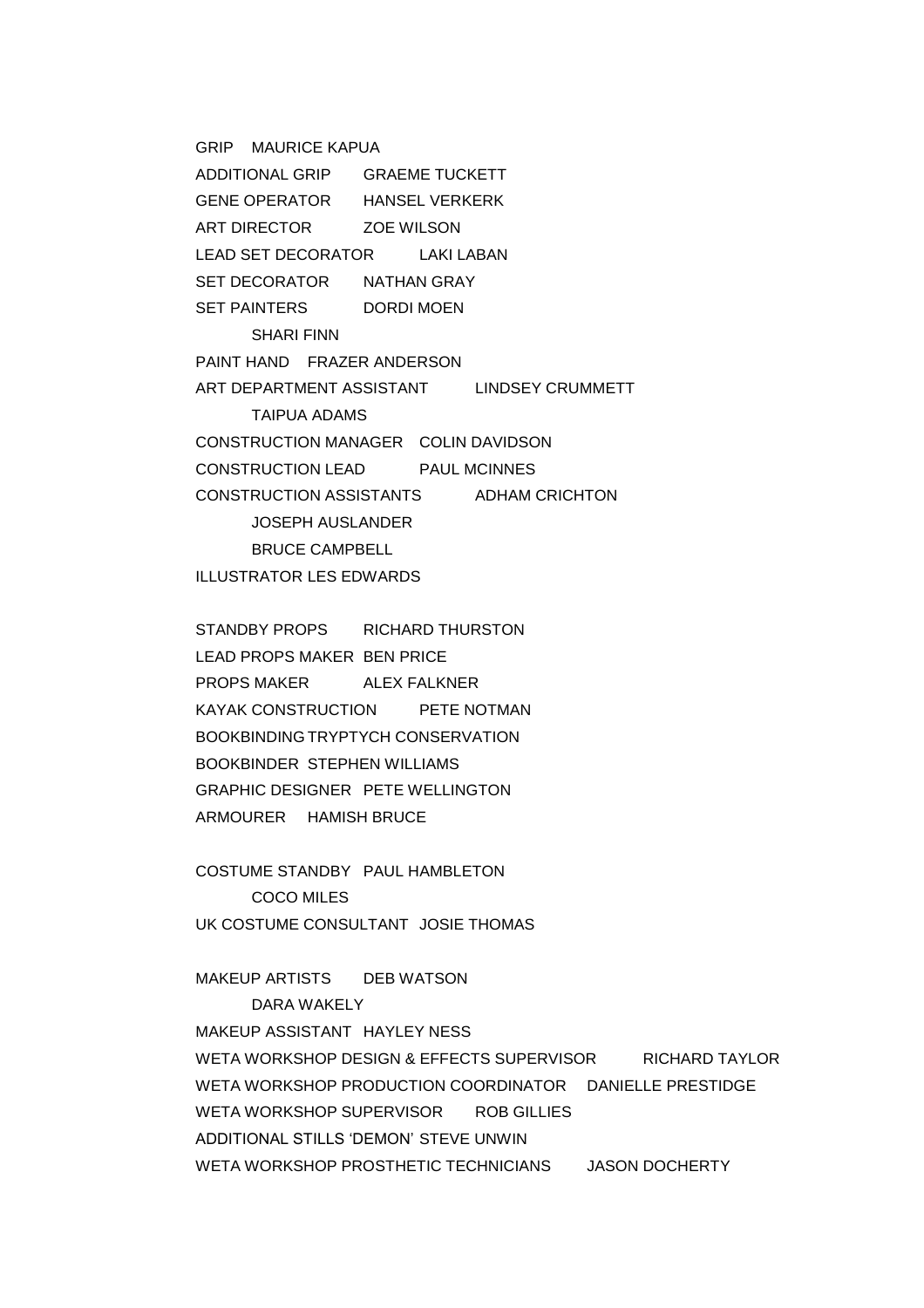FRANCES HAWKER WETA WORKSHOP SCULPTOR SEAN FOOT GARY HUNT WETA WORKSHOP PROSTHETIC PAINTER DORDI MOEN PROSTHETIC TECHNICIANS DON BROOKER BRIAN STENDEBACH ON SET PROSTHETIC TECHNICIANS DORDI MOEN JADE JOLLY SOUND RECORDIST NIC MCGOWAN BOOM OPERATOR JOEL ANSCOMBE-SMITH SOUND TRAINEE NICK TAPP

SAFETY COORDINATOR ANDY BUCKLEY SAFETY OFFICER RICHARD THURSTON ADDITIONAL SAFETY CONRAD HAWKINS

LOCATION MANAGER PETER TONKS UNIT MANAGER GABRIEL PAGE UNIT ASSISTANT HAMISH MCDONALD-BATES ADDITIONAL UNIT ASSISTANTS KURA SCOTT CLAIRE WATSON BRENDAN SCHENK CAMERA SUPPLIERS RUBBER MONKEY ROCKET RENTALS LIGHTING SUPPLIERS GUNMETAL

INSURERS CROMBIE LOCKWOOD

CATERING BILLIONAIRE"S CATERING

SECURITY SUPERVISOR KEVIN MAGILL ADDITIONAL SECURITY RECON SECURITY MARK MATCHETT KEVIN ARMSTRONG AVELE 'VAL' MORELI TITLES AND END CREDITS DESIGN KRYSTIAN MORGAN STILLS PHOTOGRAPHER GARETH MOON ADDITIONAL STILLS MARK TANTRUM ROGER WONG MATT MUELLER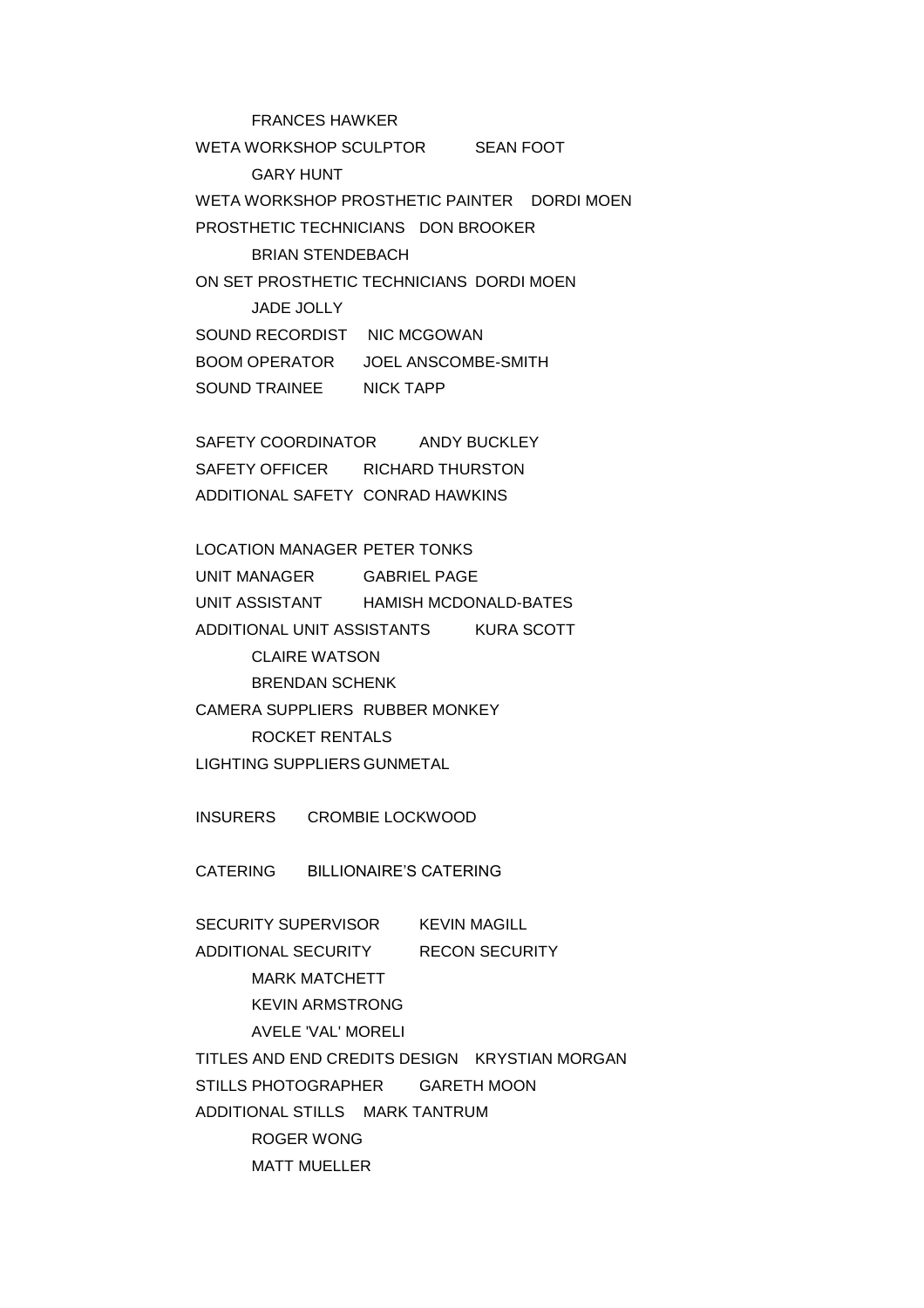EDITING FACILITY MARTIN SQUARE, WELLINGTON EDITING ASSISTANTS WES THORPE HUNTER ABBEY

EPK CAMERAMAN MIKE ROSEINGRAVE ADDITIONAL EPK CAMERAMAN JED SOANE MARK TANTRUM LABORATORY FACILITY & DIGITAL INTERMEDIATE BY PARK ROAD POST PRODUCTION, WELLINGTON, NEW ZEALAND

HEAD OF DIGITAL INTERMEDIATE DAVID HOLLINGSWORTH

POST PRODUCER TRACEY BROWN ONLINE EDITOR ROB GORDON COLOURIST MATTHEW WEAR RED EXTRACTION ANTHONY PRATT MASTERING DELIVERABLES NINA KURZMANN TAPEROOM SUPERVISOR VICTORIA CHU PROJECTIONIST PAUL HARRIS VISUAL EFFECTS BY OHU FX LEAD COMPOSITOR FRANK RUETER COMPOSITORS JAKE LEE STORM GEZENTSVEY SCOTT CHAMBERS MELISSA GODDARD JUAN PABLO LAMPE MATTE PAINTING FELICITY MOORE YVONNE MUINDE ROTOSCOPE ARTIST KARA VANDELEUR MATTE PAINTING BY MATTEPAINTING UK MATTE PAINTING SUPERVISOR MAX DENNISON 3D MODELLER/TEXTURE PAINTER RICHARD CHASEMORE ADDITIONAL 3D MODELS SUPPLIED BY MALCOLM TWEEN AND ROB FARNWORTH SOUND POST PRODUCTION BY UNDERGROUND SOUND, WELLINGTON SUPERVISING DIALOGUE/ADR EDITOR PHIL BURTON FOLEY RECORDIST JEREMY CULLEN

FOLEY ARTISTDARREN MAYNARD